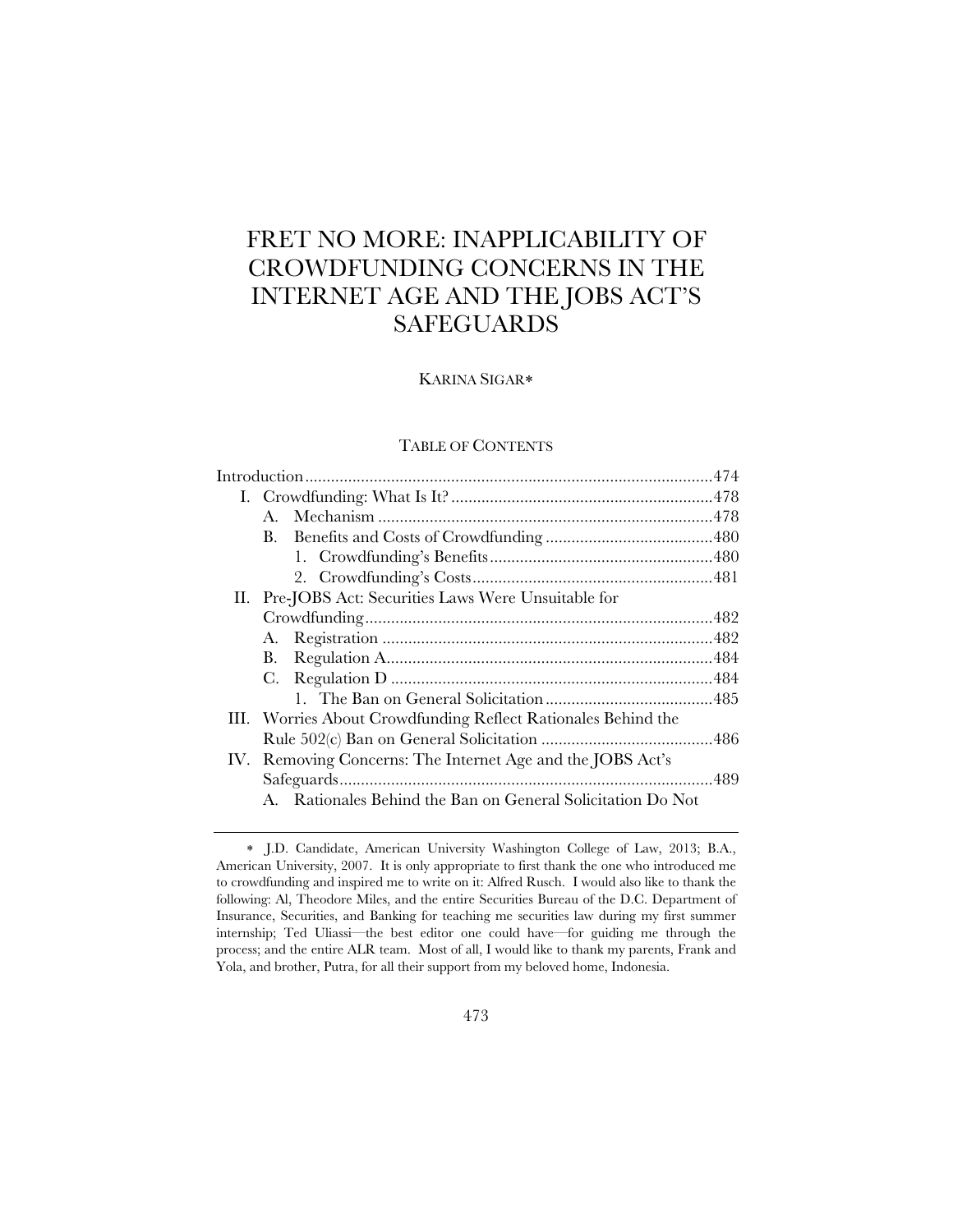474 *ADMINISTRATIVE LAW REVIEW* [64:2

| 1. Limitations on Amounts Raised and Individual              |
|--------------------------------------------------------------|
|                                                              |
|                                                              |
|                                                              |
|                                                              |
| 4. Self-Regulatory Organization for Crowdfunding             |
|                                                              |
| V. Implication of Crowdfunding Provisions in the JOBS Act on |
|                                                              |
|                                                              |
|                                                              |

### INTRODUCTION

Less than two years after the Dodd–Frank Wall Street Reform and Consumer Protection Act1 significantly amended the Securities Act of 1933 and the Securities Exchange Act of 1934, and before the Securities and Exchange Commission (SEC) even had the chance to breathe before proposing approximately three-quarters of the rules mandated by that Act,2 Congress passed the Jumpstart Our Business Startups Act on March 27, 2012, which President Barack Obama signed into law on April 5, 2012.3 One of the contentious sections of this Act, which the Obama Administration promoted along with many entrepreneurs and scholars, is an innovative method of raising funds for entrepreneurs that has become increasingly popular in the Internet age: crowdfunding. Analogous to the earlier concept of crowdsourcing,<sup>4</sup> crowdfunding is a capital formation

 <sup>1.</sup> Dodd–Frank Wall Street Reform and Consumer Protection Act (Dodd–Frank Act), Pub. L. No. 111-203, § 413(a), 124 Stat. 1376, 1577 (2010) (codified as amended in scattered sections of 7, 12, 15, 18, 22, 31, and 42 U.S.C.).

<sup>2</sup>*. See Implementing the Dodd–Frank Wall Street Reform and Consumer Protection Act— Accomplishments*, U.S. SEC. & EXCH. COMM'N, http://www.sec.gov/spotlight/doddfrank/accomplishments.shtml (last modified May 8, 2012). The Dodd–Frank Act contains ninety provisions that require rulemaking by the Securities and Exchange Commission (SEC). *Implementing the Dodd–Frank Wall Street Reform and Consumer Protection Act*, U.S. SEC. & EXCH. COMM'N, http://www.sec.gov/spotlight/dodd-frank.shtml (last modified May 8, 2012).

<sup>3</sup>*.* Jumpstart Our Business Startups Act (JOBS Act), Pub. L. No. 112-106, 126 Stat. 306 (2012); *see* Susan Crabtree, *Jobs Act Signing a Show of Bipartisan Support*, WASH. TIMES, Apr. 5, 2012, http://www.washingtontimes.com/news/2012/apr/5/obama-signs-bipartisansmall-business-bill/ (reporting that the JOBS Act had strong bipartisan support in Congress).

 <sup>4.</sup> Crowdsourcing is the act of involving the community to collectively provide content for technological designs. *See* Jeff Howe, *The Rise of Crowdsourcing*, WIRED, June 2006, at 177, *available at* http://www.wired.com/wired/archive/14.06/crowds.html.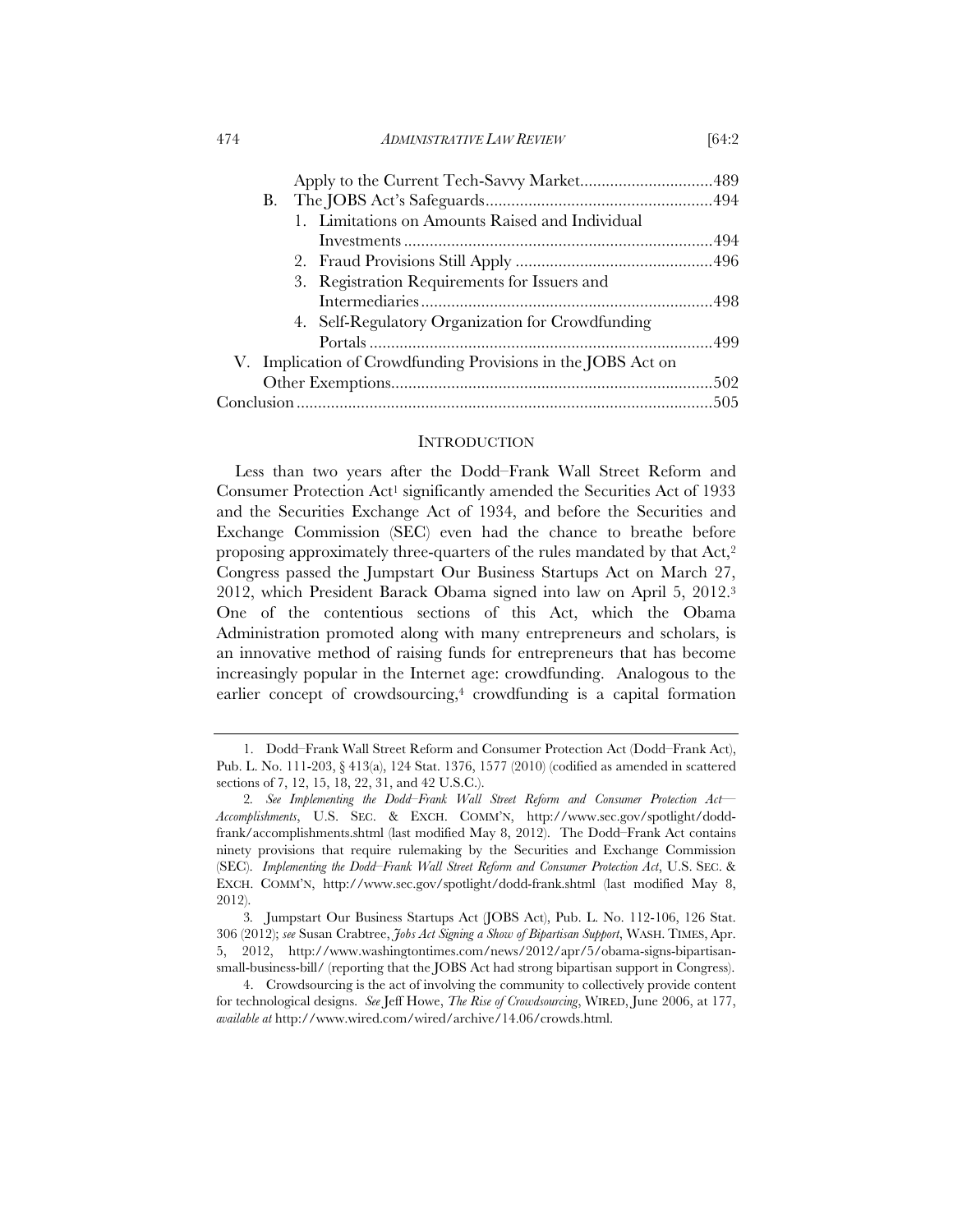strategy that raises small amounts of funds from a large group of people through online means. Currently, this fundraising strategy depends on contributions from donors who do not share ownership of the project, but rather only receive token gifts such as signed CD albums, dinner with the director of a film project, or concert tickets.

Due to the successes of raising funds through crowdfunding to jumpstart businesses,5 many groups and entrepreneurs have aspired to conduct crowdfunding that would offer equity interests as opposed to mere material rewards.6 These entrepreneurs urged the SEC to allow businesses to raise funds through equity-based crowdfunding by exempting crowdfunding from the registration requirements of  $\S$  5 of the Securities Act of 1933.<sup>7</sup>

Less than a year after the petition to the SEC for reforms in securities regulations to accommodate crowdfunding, Congress passed the JOBS Act, Title III of which exempts crowdfunding or small-issue offerings from registration with the SEC. The offerings must meet four criteria: (1) the total amount of securities sold by an issuer cannot exceed \$1 million; (2) the total amount sold to a single investor cannot exceed either \$2,000 or \$100,000, depending on the individual's income or net worth; (3) the transaction must be conducted either through a broker or funding portal required to register with the SEC and a self-regulatory organization (SRO); and (4) the issuer must comply with statutory requirements, such as

 <sup>5.</sup> One design project called TikTok+LunaTik Multi-Touch Watch Kits raised \$942,578 through the crowdfunding website Kickstarter in only thirty days. *See Most Funded*, KICKSTARTER, http://www.kickstarter.com/discover/most-funded?ref=sidebar (last visited May 14, 2012); TIKTOK+LUNATIK, http://lunatik.com/about (last visited May 14, 2012). Two advertisement executives experimented with crowdfunding by offering equity interest in the company Pabst Brewing Co. and had obtained a pledged amount of more than \$200 million when the SEC instituted a cease-and-desist order on June 8, 2011. *See* Chad Bray, *Huge Beer Run Halted by Those No Fun D.C. Regulators*, WALL ST. J. L. BLOG (June 8, 2011), http://blogs.wsj.com/law/2011/06/08/huge-beer-run-halted-by-those-no-fun-d-c-

regulators/; *In re* Migliozzi, Securities Act Release No. 9216, 2011 WL 2246317 (June 8, 2011) (cease-and-desist order).

<sup>6</sup>*. See Crowdfund Investing—A Solution to the Capital Crisis Facing our Nation's Entrepreneurs: Hearing Before the Subcomm. on TARP, Fin. Serv. & Bailouts of Pub. & Private Programs of the H. Comm. on Oversight & Gov't Reform*, 112th Cong. 6 (2011) [hereinafter *Hearings*] (prepared statement of Meredith Cross, Director, Division of Corporate Finance, SEC) (describing how SEC staff met and discussed crowdfunding with business owners and representatives of small business organizations that were pushing for a regulatory reform to accommodate this financing model); Letter from Jenny Kassan, Sustainable Econ. Law Ctr., to Elizabeth M. Murphy, Sec'y, Sec. & Exch. Comm'n (July 1, 2010), *available at* http://www.sec.gov/rules/ petitions/2010/petn4-605.pdf (noting that financial investment can bring greater psychological investment than mere donation and can become an even richer source of innovation and capital formation).

<sup>7.</sup> Securities Act of 1933 § 5(c), 15 U.S.C. § 77e(c) (2006) (requiring an offering to be registered).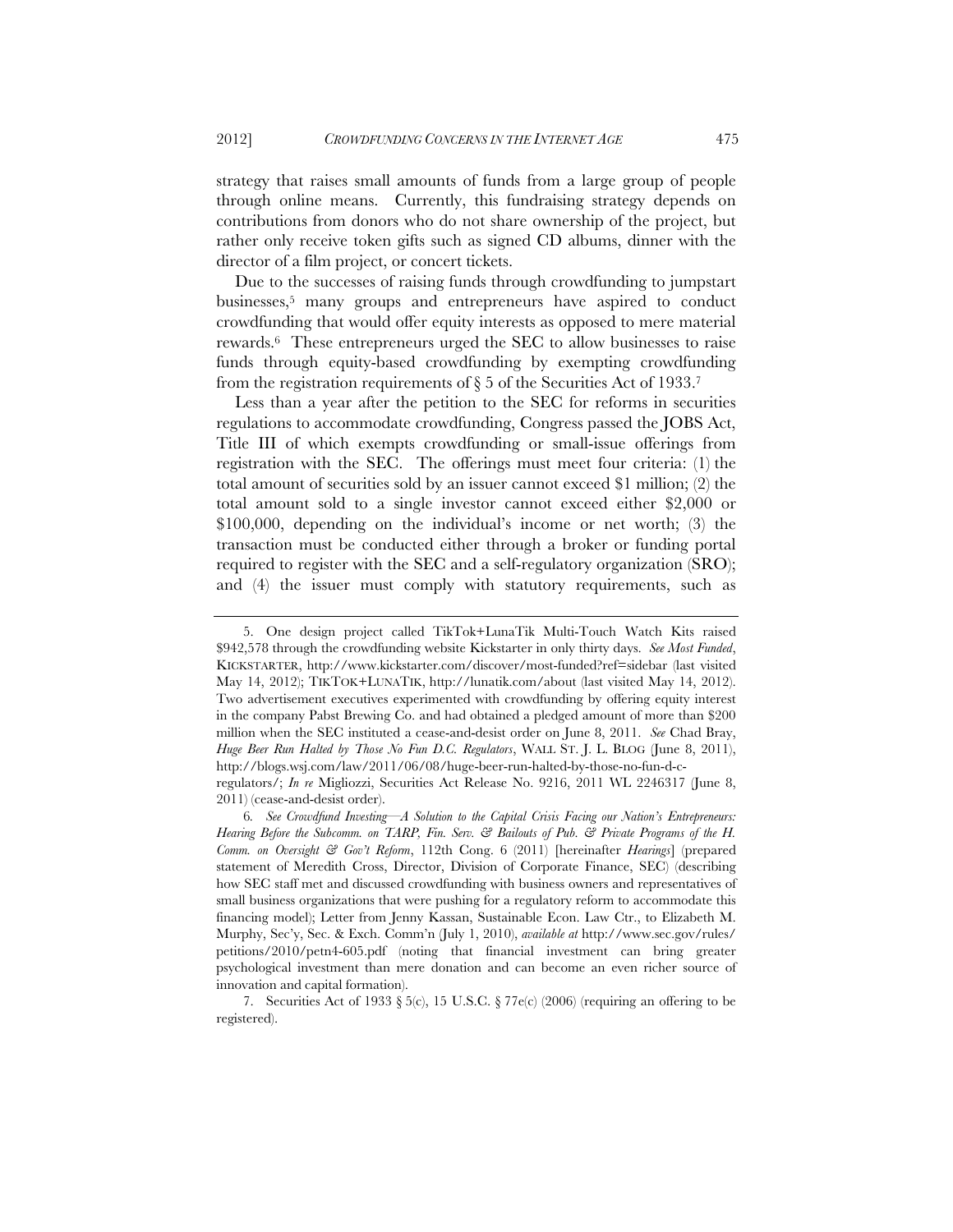disclosing certain financial and other information.8 Additionally, one of the most contentious provisions of the crowdfunding title of the JOBS Act is § 35, which lists crowdfunding securities as "covered securities."<sup>9</sup> As a covered security, crowdfunding issuers only need to register their offerings with the SEC, without having to register with each state that requires it.

The JOBS Act mandates the SEC issue rules pursuant to the Act, as the SEC is the main government agency responsible for regulating the securities industry. In issuing any rule, the SEC must fulfill its dual role of facilitating capital formation and protecting investors.10 There is little dispute that crowdfunding would help businesses raise capital.11 However, before the SEC adopts any rule regarding crowdfunding, it should carefully consider the costs, especially the need to protect investors—vulnerable investors lacking "financial sophistication" in particular—from fraud and bad investments.12

Before the JOBS Act mandated a crowdfunding exemption, there were several existing exemptions to the federal securities registration requirements available to small businesses, including Regulation A and Rules 504, 505, and 506 of Regulation D.13 However, complying with

10*. See The Investor's Advocate: How the SEC Protects Investors, Maintains Market Integrity, and Facilitates Capital Formation*, SEC. & EXCH. COMM'N, http://sec.gov/about/whatwedo.shtml (last visited May 14, 2012).

11*. See* C. Steven Bradford, *Crowdfunding and the Federal Securities Laws*, 2011 COLUM. BUS. L. REV. (forthcoming 2012) (manuscript at 61).

 <sup>8.</sup> JOBS Act, Pub. L. No. 112-06, § 302(a)–(b), 126 Stat. 306, 315–20 (2012) (to be codified at 15 U.S.C. §§ 77d, 77d-1).

<sup>9</sup>*. Id.* § 305(a) (to be codified at 15 U.S.C. § 77r(b)(4)); *see* Securities Act of 1933 § 13(a), 15 U.S.C. § 77r(a) (exempting a "covered security" from state law, rule, regulation, order, or administrative action regarding registration of securities); *NASAA: The Jobs Act Fails Investors and Entrepreneurs*, N. AM. SEC. ADMINS. ASSOC. (Apr. 5, 2012), http://www.nasaa.org/11548/nasaa-the-jobs-act-an-investor-protection-disaster-waiting-tohappen/ ("By preempting states, the JOBS Act takes away from state regulators and puts them on us." (quoting Steve Irwin, Chairman of North American Securities Administrator's Association's (NASAA's) Committee on Federal Legislation)).

<sup>12</sup>*. See* Securities Act of 1933 § 2(a)(15)(ii), 15 U.S.C. § 77b(a)(15)(ii) (2006) (incorporating "financial sophistication" as one factor that would qualify an individual as an "accredited investor" and in effect provide more choices for investing); 17 C.F.R. § 230.501(a), (e)(1)(iv) (2011) (exempting securities offered to accredited investors); Daniel J. Morrissey, *The Securities Act at Its Diamond Jubilee: Renewing the Case for a Robust Registration Requirement*, 11 U. PA. J. BUS. L. 749, 771 (2009) (explaining that Regulation D's accreditedinvestor exemption presumes that accredited investors are able to fend for themselves and therefore do not need the disclosure compelled in a registration statement). *But see Hearings*, *supra* note 6, at 7 (statement of Sherwood Neiss, Co-founder, FLAVORx) (criticizing securities laws for presuming that nonaccredited investors are not "'wealthy,' 'smart,' or 'responsible' enough to make their own decisions").

 <sup>13. 17</sup> C.F.R. §§ 230.251–.263 (Regulation A); §§ 230.504–.506 (Regulation D).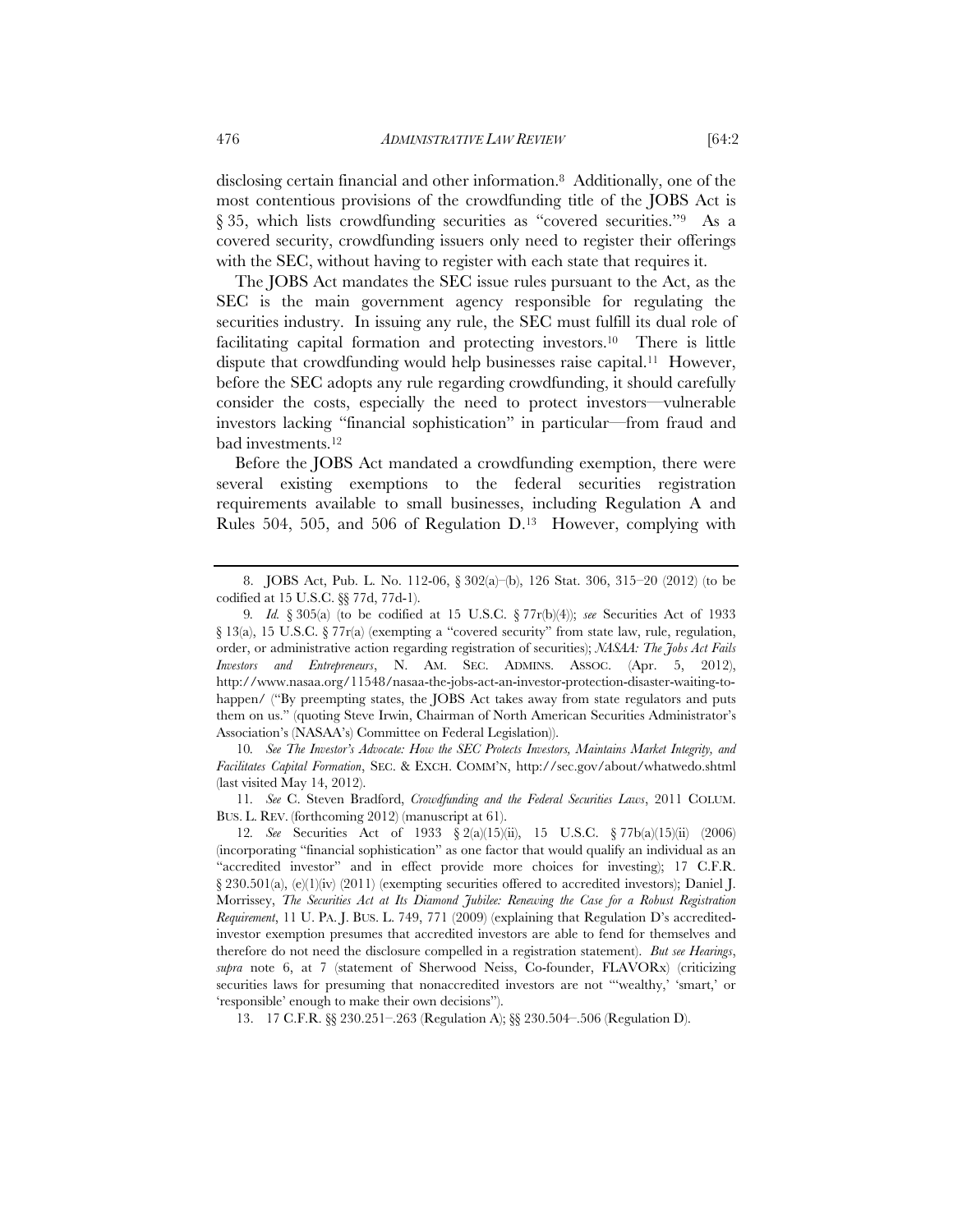Regulation A is prohibitively costly for small businesses due to its documentation requirements.14 Regulation D exemptions are unsuitable for crowdfunding due to their prohibition on general solicitation,15 which is essentially what crowdfunding is: inviting the public to invest in a business venture.

Because the idea of general solicitation is at the heart of the crowdfunding model, this Comment assesses crowdfunding's investor protection concerns by examining the rationales behind Regulation D's ban on general solicitation. Regulation D was issued three decades ago in 1982,16 long before people began using the Internet to share information and knowledge with one another.17 Therefore, the concerns that prompted the provisions of Regulation D may no longer be relevant in today's Internet age.

In addition, the JOBS Act includes rules for crowdfunding issuers and intermediaries that serve as safeguards for investors. This includes a requirement that intermediaries—those facilitating the transactions for crowdfunding securities—register with both the SEC and an applicable SRO the small amount of securities sold and individual investment. The Act also makes applicable the antifraud regime in the Securities Act of 1933 (Securities Act) and the Securities Exchange Act of 1934 (Exchange Act).

This Comment will examine whether, in light of Regulation D's ban on general solicitation in an analogous context and the statutory safeguards introduced by the JOBS Act, there are grounds for concern over crowdfunding offerings. Part I briefly discusses the mechanics of the crowdfunding process and the costs and benefits of crowdfunding. Part II discusses how the federal securities laws prior to the JOBS Act, particularly the registration exemptions of Regulations A and D, could not adequately accommodate crowdfunding offerings. Part III then discusses the crowdfunding concerns that reflect the rationales behind Regulation D's ban on general solicitation as they relate to investor protection. Part IV applies these rationales to the context of today's Internet age and analyzes

<sup>14</sup>*. See id.* § 230.252(a) (requiring issuers to complete Form 1-A, which includes detailed information about the business).

 <sup>15.</sup> Rule 502(c) prohibits general solicitation for any Regulation D offering, except if in the case of Rule 504 offerings the offering is registered or filed in the state level. *See id.*  §§ 502(c), 504(b)(1).

 <sup>16.</sup> Revision of Certain Exemptions from Registration for Transactions Involving Limited Offers and Sales, 47 Fed. Reg. 11,251 (Mar. 16, 1982) (codified at 17 C.F.R. pt. 230).

<sup>17</sup>*. See* Olufunmilayo B. Arewa, *Securities Regulation of Private Offerings in the Cyberspace Era: Legal Translation, Advertising and Business Context*, 37 U. TOL. L. REV. 331, 333–40 (2006) (indicating the factors distinguishing the era when the Securities Act was enacted from today's cyberspace era).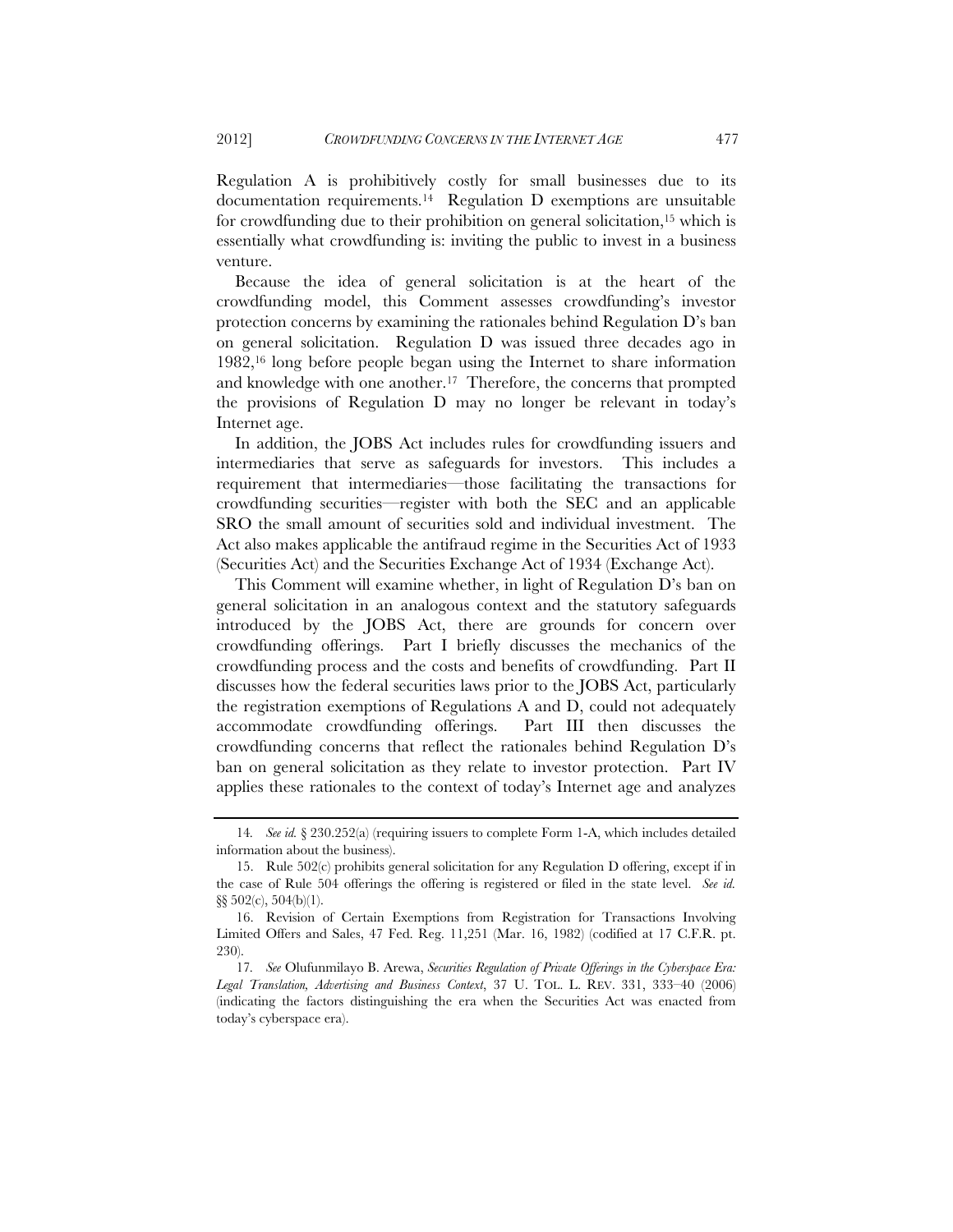the four main statutory safeguards that Congress provides through the JOBS Act. It concludes that because investors' characteristics today are starkly different from those of the 1980s, and because there are adequate provisions in the crowdfunding laws safeguarding investors that concerns about investor protection are unfounded. Part V discusses the implication of the JOBS Act for the other exemptions in the securities laws—that they will become obsolete due to the ban on general solicitation. Finally, this Comment concludes that due to the nature of the Internet age and because of the statutory safeguards in place, the new crowdfunding exemption will not raise the investor protection issues that some fear.

#### I. CROWDFUNDING: WHAT IS IT?

#### *A. Mechanism*

Rooted in the idea of crowdsourcing (the process of creating content based on the collective effort of a large group of people18), crowdfunding is a fundraising strategy that pools capital, typically in small amounts, from a large group of people.19 In addition to individual projects and companies that raise money through crowdfunding,20 there are also websites that facilitate the use of crowdfunding as a capital formation strategy. Examples in the United States include Kickstarter, IndieGoGo, and Rockethub.21

 20. American public radio's largest source of funds is the general public, with 34.4% of fiscal year 2009 revenue coming from individuals. *Public Radio Finances*, NAT'L PUB. RADIO, http://www.npr.org/about/aboutnpr/publicradiofinances.html (last visited May 14, 2012). The British band Marillion raised \$60,000 from fans to fund a tour in the 1990s by utilizing its fan e-mail database. Dave Lee, *How to Crowd-fund Your Stardom*, BBC CLICK (July 3, 2011, 9:58 AM), http://news.bbc.co.uk/2/hi/programmes/click\_online/9528224.stm.

21*. See* INDIEGOGO, http://www.indiegogo.com (last visited May 14, 2012) (founded in 2008); KICKSTARTER, http://www.kickstarter.com (last visited May 14, 2012) (founded in

<sup>18</sup>*. See* Howe, *supra* note 4.

<sup>19</sup>*. See* Jed Cohen, *How to Explain Crowdfunding*, ROCKETHUB (Dec. 29, 2010, 5:09 PM), http://rockethub.org/profiles/blogs/how-to-explain-crowdfunding (analogizing the historical pattern of single wealthy patrons of the arts to many people giving small contributions to support creative projects through crowdfunding); Jonathan Crane, *Artists Cut Out the Middle Man*, WEAL, Oct. 20, 2011, http://www.theweal.com/2011/ 10/20/artists-cut-out-the-middle-man/ ("Art has always been crowd-funded, but it's only recently that someone made up a word and created a website for it . . . ."). The founder of crowdfunding platform ArtistShare, Brian Camelio, recently obtained a patent for a financing model that resembles the prevalent crowdfunding model. *See* U.S. Patent No. 7,885,887 (filed Mar. 31, 2003); Devin Coldewey, *Kickstarter Hit With Patent Claim Over Crowd-Funding*, TECHCRUNCH, Oct. 4, 2011, http://techcrunch.com/2011/10/04/kickstarter-hitwith-patent-claim-over-crowd-funding/ (reporting that the patent owner, Camelio, has filed suit against the largest crowdfunding platform, Kickstarter, for using the crowdfunding financing model).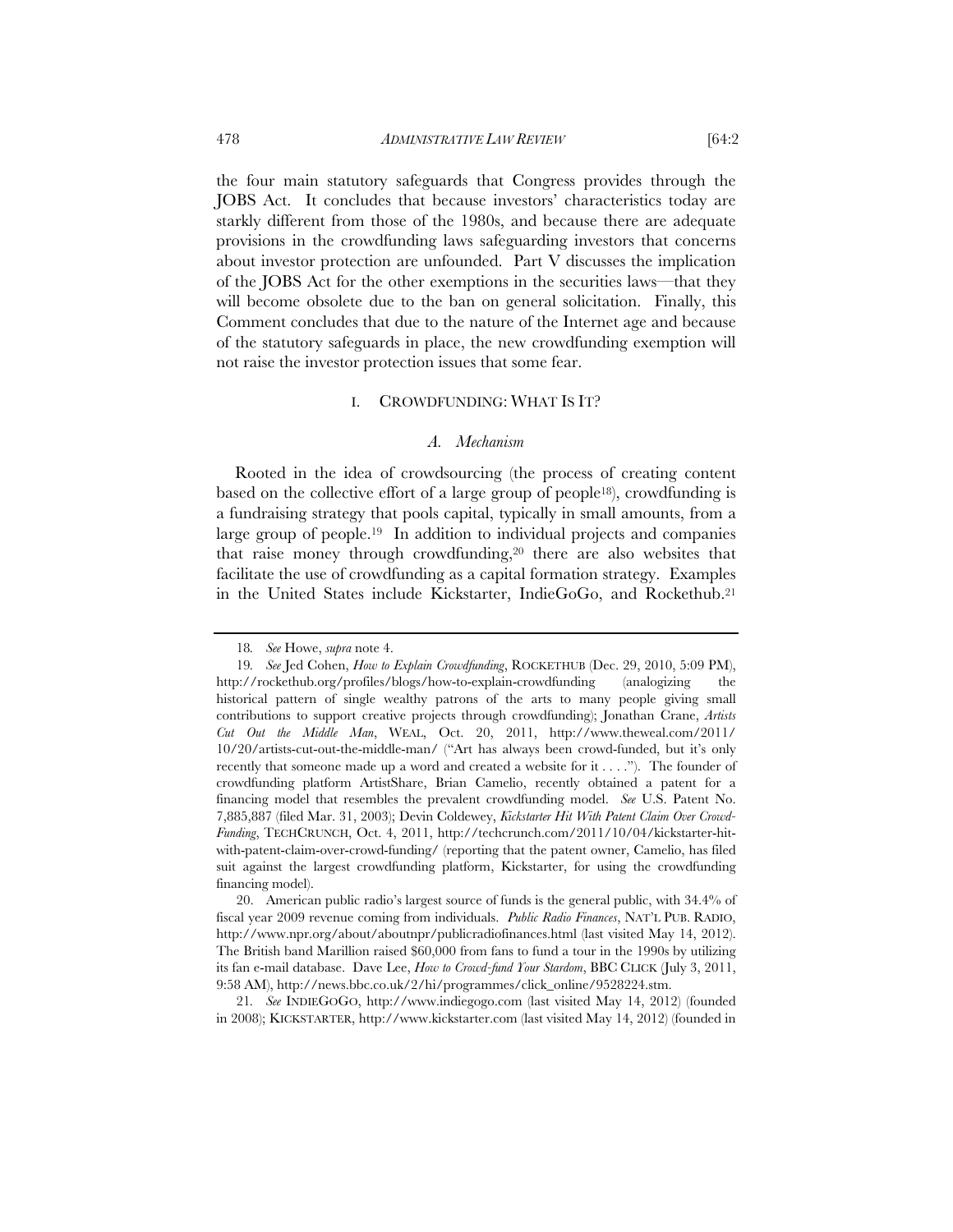Most of the projects funded through crowdfunding websites are from creative industries, such as design, filmmaking, music performance and production, and photography.22 The existing crowdfunding schemes are based on donations, not purchases of equity interests.23 Crowdfunding websites like Kickstarter and IndieGoGo require fundraisers to offer material rewards—typically products that are related to or are a result of the project itself—in exchange for the contribution.24

If the crowdfunding model offers equity interests in the enterprise as

23*. See, e.g.*, *How Kickstarter Works*, KICKSTARTER, http://www.kickstarter.com/start (last visited May 14, 2012) ("Kickstarter is a new form of commerce and patronage, not a place for investment or lending."). *But see How It Works*, CROWDCUBE, http://www.crowdcube.com/pg/how-it-works-4 (last visited May 14, 2012) (facilitating equity-based crowdfunding for entrepreneurs and business pioneers in the United Kingdom).

24*. See, e.g.*, Jon M. Garon, *Content, Control, and the Socially Networked Film*, 48 U. LOUISVILLE L. REV. 771, 813–15 (2010) (advising filmmakers how to finance their films through crowdfunding and rewarding donors with presale goods, special thanks credit, and rough and final cuts of the film); Danae Ringelmann, *Want Ideas for VIP Perks? Listen to Nine Inch Nails' Former Drummer*, INDIEGOGO (Feb. 20, 2009, 7:23 PM), http://www.indiegogo.com/blog/2009/02/want-ideas-for-vip-perks-listen-to-nine-inchnails-former-drummer.html (suggesting that material rewards should be related to the fundraiser's project assets); *see also* Steven Kurutz, *On the Web, Dreams Made Real*, N.Y. TIMES, Sept. 22, 2011, at D1 (reporting the upsides and downsides of giving material rewards in return for contributions).

<sup>2009);</sup> ROCKETHUB, http://www.rockethub.com (last visited May 14, 2012) (founded in 2010); *see also* Robert Andrews, *Crowdfunding: How Does The Scene Stack up?*, PAIDCONTENT, http://paidcontent.org/table/crowdfunding (last visited May 14, 2012) (comparing crowdfunding platforms through the number of projects submitted, projects financed and realized, total supporters, amounts pledged and paid out, average pledge amounts, and sites' commission fees). Crowdfunding is also rampant globally, with crowdfunding websites in countries like Germany, the United Kingdom, and the Netherlands. *See, e.g.*, CROWDCUBE, http://www.crowdcube.com (last visited May 14, 2012) (United Kingdom); INKUBATO, http://www.inkubato.com (last visited May 14, 2012) (Germany); SELLABAND, http://www.sellaband.com (last visited May 14, 2012) (the Netherlands and Germany).

<sup>22</sup>*. See, e.g.*, *Project Guidelines*, KICKSTARTER, http://www.kickstarter.com/help/ guidelines (last visited May 14, 2012) (requiring creative projects and limiting them to the fields of art, comics, dance, design, fashion, film, food, games, music, photography, publishing, technology, and theater); SELLABAND, http://www.sellaband.com/en/pages/ how\_it\_works (last visited May 14, 2012) (focusing only on music and categorizing projects based on musical genres, such as alternative, hip hop, and rock). There are also other crowdfunding platforms that are dedicated to charities, causes, and short-term projects. *See, e.g.*, *About MicroGiving*, MICROGIVING, http://www.microgiving.com/about-us (last visited May 14, 2012); *How It Works*, JUSTGIVING, http://www.justgiving.com/about-us/how-itworks/for-fundraisers (last visited May 14, 2012); *Rally to Make Crowdfund Investing Legal*, INDIEGOGO, http://www.indiegogo.com/Rally-to-Make-Crowdfund-Investing-Legal (last visited May 14, 2012) (raising funds for a rally to support the crowdfunding bill, H.R. 2930, scheduled for November 17, 2011, in Washington, D.C.).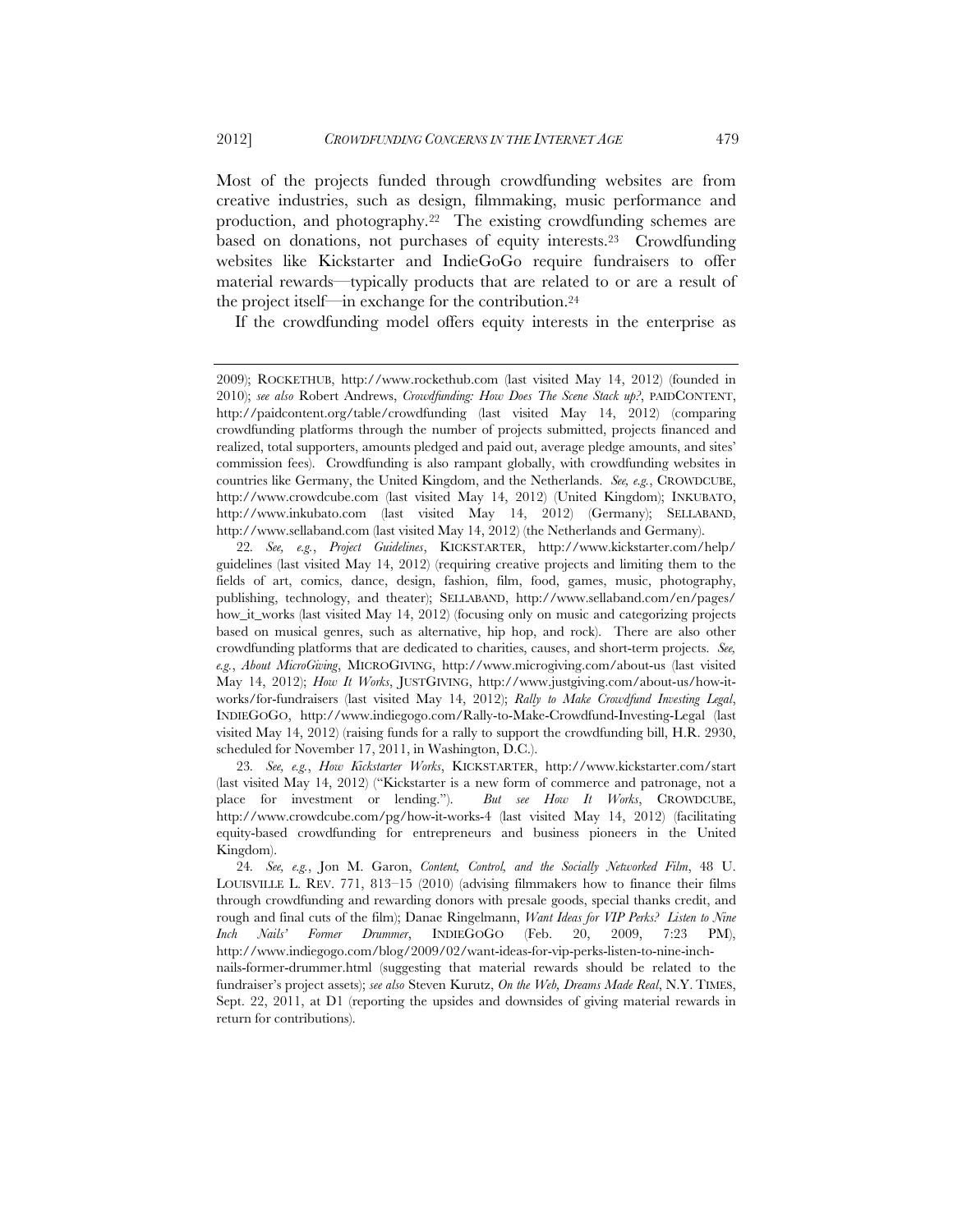opposed to mere material rewards, these interests probably constitute securities under the Securities Act, particularly if the crowdfunding issuer refers to its equity interests as stocks.25 Under the category of securities known as investment contracts,<sup>26</sup> equity crowdfunding interests would constitute securities because an investor would invest money in a common enterprise and would expect profits solely from the efforts of the issuing entrepreneur.27 Therefore, ownership interests in a business venture would be treated as securities, and any offerings or sales of such interests would be subject to the Securities Act and regulations made thereunder. Most importantly, the offering of such securities would be subject to the  $\S 5$ registration requirement.28

#### *B. Benefits and Costs of Crowdfunding*

As an innovative Internet-based capital formation strategy, crowdfunding has costs and benefits inherent in its mechanisms that relate to its role in helping to revive the nation's economy. Crowdfunding's advantages and disadvantages impact the cost–benefit analysis of any rule the SEC could issue under the new provisions on crowdfunding in the Securities Act and the Exchange Act.

#### *1. Crowdfunding's Benefits*

Crowdfunding has great potential to spark growth among small businesses. Even in its current form, many entrepreneurs have successfully started and developed their business ventures relying in part on crowdfunding. One of the primary challenges faced by small businesses is a

<sup>25</sup>*. See* Securities Act of 1933 § 2(a)(1), 15 U.S.C. § 77b(a)(1) (2006) (listing financial instruments that constitute securities, including stocks and investment contracts); Landreth Timber Co. v. Landreth, 471 U.S. 681, 691 (1985) (holding that a real stock is per se a security).

<sup>26</sup>*. See* 15 U.S.C. § 77b(a)(1) ("The term 'security' means any . . . investment contract . . . ."); SEC v. W.J. Howey Co., 328 U.S. 293, 298–99 (1946) (finding that under the Securities Act "an investment contract . . . means a contract, transaction or scheme whereby a person invests his money in a common enterprise and is led to expect profits solely from the efforts of the promoter or a third party").

 <sup>27.</sup> The question of whether crowdfunding interests constitute securities may be open to dispute and would require an in-depth analysis that this Comment does not attempt to explore. This Comment's analysis of proposed crowdfunding exemptions is based on the assumption that crowdfunding interests constitute securities. *See generally* Joan M. Heminway & Shelden R. Hoffman, *Proceed at Your Peril: Crowdfunding and the Securities Act of 1933*, 78 TENN. L. REV. 879, 885–906 (2011) (analyzing whether crowdfunding interests constitute securities and concluding that they are investment contracts because they satisfy the *Howey* test).

 <sup>28. 15</sup> U.S.C. § 77e(a) (requiring registration for securities sold in interstate commerce).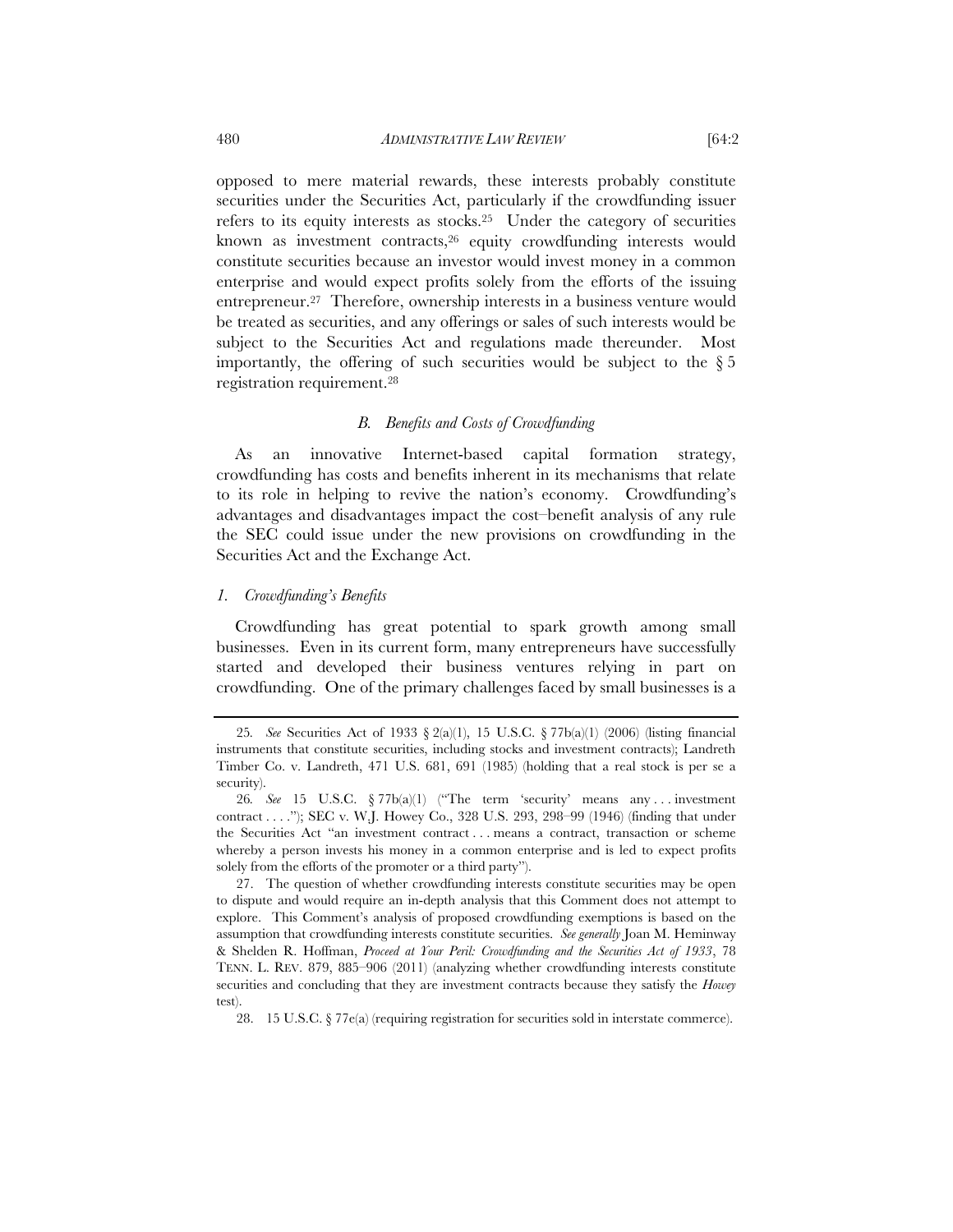capital gap29: small businesses have very limited financing options. Bank loans are often denied due to a lack of collateral, operating history, and a proven track record.30 Private financing from venture capital and angel investors only fund a small number of businesses.<sup>31</sup> Crowdfunding could bridge this gap by connecting small businesses, which are marginalized from the traditional sources of funding, to the general public.

In addition to crowdfunding's financial benefit, entrepreneurs also use this fundraising method to market their products or services and obtain feedback.32 Crowdfunding becomes a tool for innovators to improve on their business models or products and services before they are offered to the public. By coupling crowdfunding with crowdsourcing, the public can participate in creating these products or services.

Not only does the growth of small businesses benefit the entrepreneurs themselves, it also benefits society. Small businesses accounted for 60%– 75% of new jobs created between 1993 and 2009,33 and small businesses provide consumers with more product and service options.34

#### *2. Crowdfunding's Costs*

Crowdfunding has its downsides as well. From the investor protection perspective, it is likely that some fraud will occur through crowdfunding. The Internet, which replaces real-life encounters with virtual meetings, could make it more difficult for investors to know whether an issuer's business is legitimate.35 An additional crowdfunding risk is inherent in the general nature of small businesses: uncertainty about the development of

 <sup>29.</sup> Jill E. Fisch, *Can Internet Offerings Bridge the Small Business Capital Barrier?*, 2 J. SMALL & EMERGING BUS. L. 57, 60–63 (1998).

<sup>30</sup>*. See id.* at 61; Emily Maltby, *Smaller Businesses Seeking Loans Still Come Up Empty*, WALL ST. J., June 30, 2011, at B1 (reporting that most of the loan recipients in 2011 appear to be large independent businesses with multiple revenue streams and significant collateral for loans rather than smaller companies).

<sup>31</sup>*. See* Fisch, *supra* note 29, at 62–63; *see also* Rutheford B. Campbell, Jr., *Regulation A: Small Businesses' Search for "A Moderate Capital"*, 31 DEL. J. CORP. L. 77, 81 (2006) (arguing that small businesses face structural challenges when entering capital markets and that the absence of available financial intermediation services requires them to find investors on their own).

 <sup>32.</sup> Paul Belleflamme, Thomas Lambert & Armin Schwienbacher, *Crowdfunding: Tapping the Right Crowd* 9 (CORE Discussion Paper No. 2011/32, 2011), *available at* http://ssrn.com/abstract=1578175.

 <sup>33.</sup> BRIAN HEADD, AN ANALYSIS OF SMALL BUSINESS AND JOBS 10–11 (2010).

<sup>34</sup>*. See* Campbell, *supra* note 31, at 84–86 (reporting that the percentage of jobs created by small businesses was as high as 75% as of 2006).

<sup>35</sup>*. See* discussion *infra* Part IV.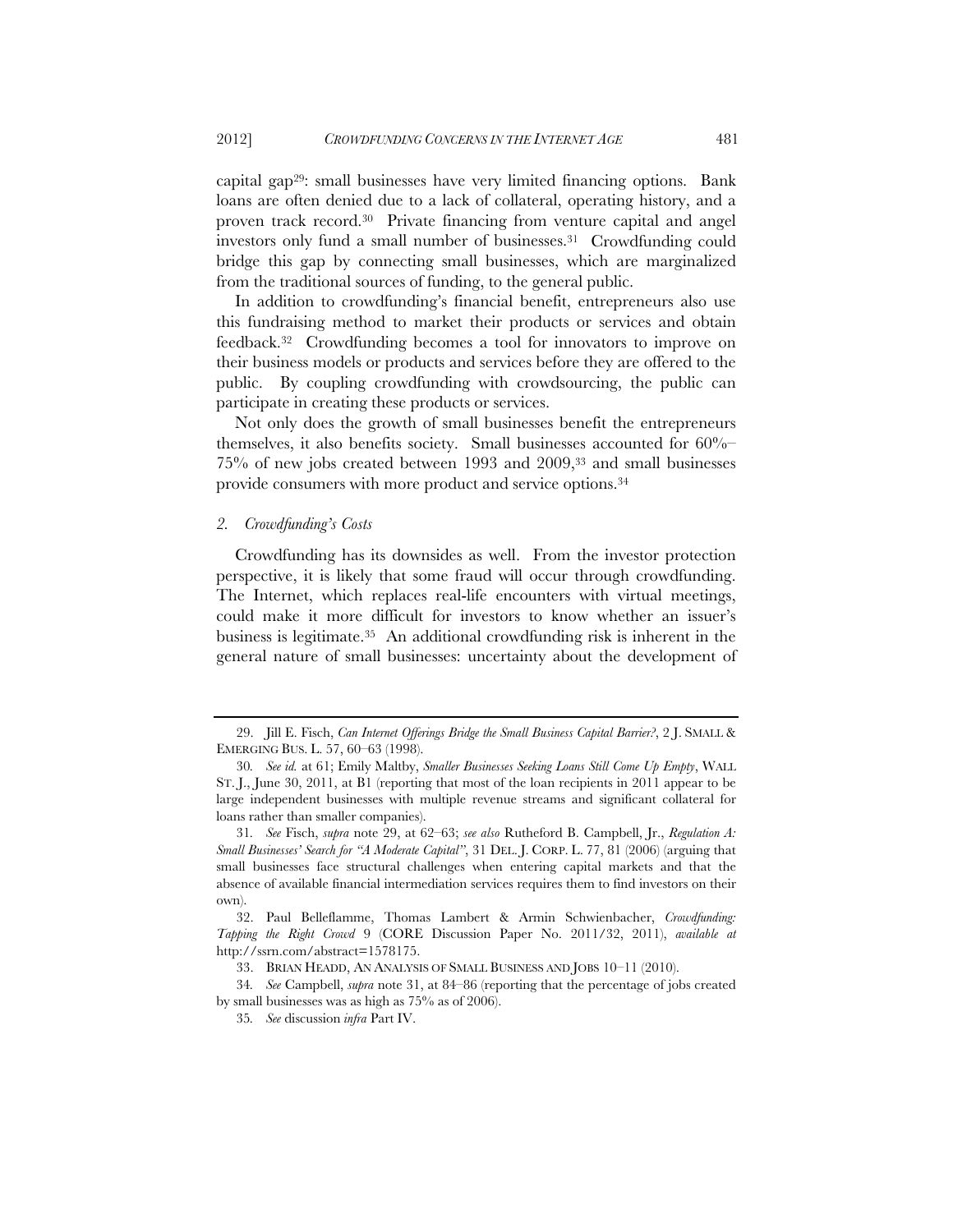unproven products or services.36 Start-up companies are traditionally riskier and have a higher rate of failure than other businesses.<sup>37</sup>

From the business perspective, crowdfunding issuers may encounter administrative and accounting challenges, since this capital formation strategy involves a large number of investors becoming shareholders. This would require meticulous and laborious bookkeeping of all investments and shares in the business to determine the share of profits to which each investor is entitled to.38 Even with the current form of crowdfunding where donors merely receive rewards, fundraisers are finding the administrative work of recording donor contributions and sending the respective rewards to be onerous.39

# II. PRE-JOBS ACT: SECURITIES LAWS WERE UNSUITABLE FOR CROWDFUNDING

Prior to the JOBS Act, the biggest challenge in transforming crowdfunding from a model that only offers token gifts to a model that offers equity in the business was that securities laws were unsuitable for this fundraising strategy. Equity-based crowdfunding cannot operate unless the company receiving the funds registered with the SEC or resorts to one of the exemptions available in the Securities Act and accompanying regulations. Registration would be prohibitively costly for small businesses, and the exemptions of Regulations A and D are unsuitable because of the prohibitive filing requirement and ban on general solicitation.

## *A. Registration*

Section 5(c) of the Securities Act requires business to register securities

<sup>36</sup>*. See* Fisch, *supra* note 29, at 61 (acknowledging other risks as well, such as agency costs and informational asymmetries).

 <sup>37.</sup> Heminway & Hoffman, *supra* note 27, at 933.

<sup>38</sup>*. See* Sarah E. Needleman & Angus Loten, *When "'Friending'" Becomes a Source of Start-Up Funds*, WALL ST. J., Nov. 1, 2011, at B1 (reporting that some believe managing cash flow for dividend payments would distract small businesses from attending to their day-to-day operations). A soon-to-be formed crowdfunding platform based in the United Kingdom, Seedrs, addresses this administrative challenge for issuers by aggregating multiple small investments in each business into one large investment. *See Hearings*, *supra* note 6, at 1–2 (statement of Jeff Lynn, CEO, Seedrs) (limiting the administrative burden by allowing fundraisers to interact with only one legal shareholder).

<sup>39</sup>*. See* Crane, *supra* note 19 (explaining that the campaign for a crowdfunding project is time-consuming because fundraisers must constantly utilize social media like Twitter and Facebook to maintain the momentum); Kurutz, *supra* note 24 (reporting that one crowdfunding fundraiser, TikTok, had to send 13,512 products to all its backers and the shipping and handling alone cost approximately \$70,000).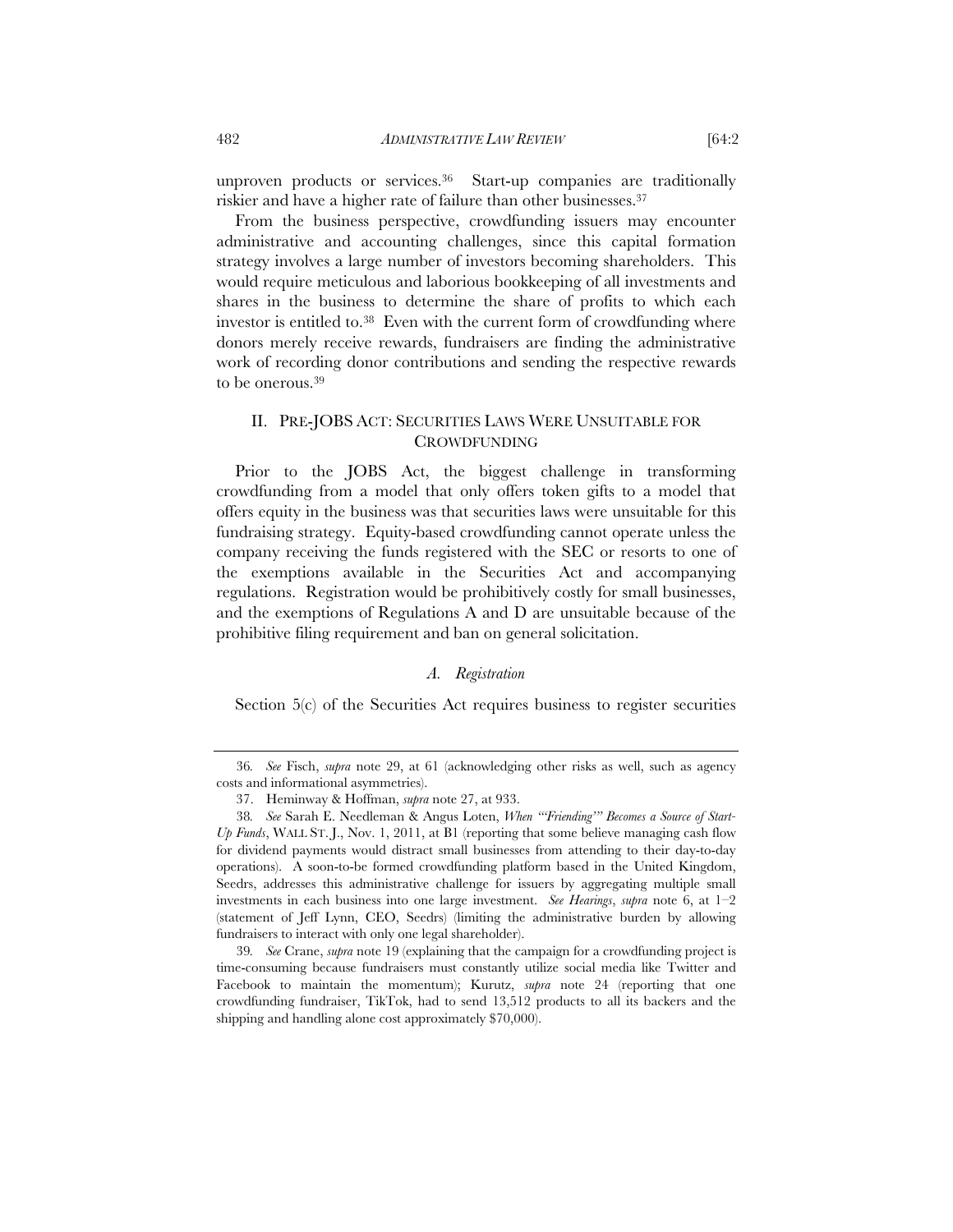offerings with the SEC.40 Registration is the process by which companies disclose material financial information, such as audited balance sheets and income statements, to prospective investors in the form of a registration statement.41 An issuer may not sell securities until that registration statement has been approved and becomes effective.<sup>42</sup> Assuming that crowdfunding interests constitute securities, the issuers must submit registration statements to the SEC unless they are able to perfect an exemption.<sup>43</sup>

However, for small businesses, the costs of registration are too high and in some cases would even exceed the amount of funds they aim to raise.44 These costs include registration fees, accounting fees, legal fees, and printing costs.45 Understanding the prohibitive costs of registration for small businesses, Congress provided an opportunity for the SEC to create exemptions from registration requirements to help small businesses.<sup>46</sup> Therefore, like other small businesses that resort to existing exemptions due to the excessive costs of registration, the crowdfunding model also needed an exception.

44*. See* Bradford, *supra* note 11, at 27–28; Fisch, *supra* note 29, at 61 (arguing that many of these costs are fixed).

 45. The services of lawyers and accountants are crucial to the registration process because the registration statement must include such information as financial statements, description of the securities offered, risks of the investment, and the offering price of the security. *See* Todd A. Mazur, Note, *Securities Regulation in the Electronic Era: Private Placements and the Internet*, 75 IND. L.J. 379, 381 (2000) (describing the laborious registration process of securities).

 <sup>40.</sup> Securities Act of 1933 § 5(c), 15 U.S.C. § 77e(c) (2006).

<sup>41</sup>*. See* 17 C.F.R. pts. 210, 229 (2011).

 <sup>42. 15</sup> U.S.C. § 77b(a)(3).

 <sup>43.</sup> The laws and regulations in the United Kingdom can accommodate equity-based crowdfunding platforms because of how they determine the offerings that require a prospectus. *See* Financial Services and Markets Act, 2000, c. 8, §§ 85(1), 86(1)(b) (U.K.) (exempting from registration those securities offered to fewer than 150 persons, and establishing that an offer made to members of a partnership constitutes an offer to a single person); *see, e.g.*, CROWDCUBE, http://www.crowdcube.com (last visited May 14, 2012) (equity-based crowdfunding platform in the United Kingdom); SEEDRS, http://www.seedrs.com/ (last visited May 14, 2012) (same); *Hearings, supra* note 6, at 39 (prepared statement of Jeff Lynn, CEO, Seedrs) (distinguishing donation-based crowdfuding platforms from Seedrs, which provides more intermediation, including disclosure review, legal due diligence, and execution management). *See generally Hearings*, *supra* note 6, at 39–40 (prepared statement of Jeff Lynn, CEO, Seedrs) (comparing securities laws in the United States and the United Kingdom in their suitability for crowdfunding).

<sup>46</sup>*. See, e.g.*, Small Business Initiatives, 57 Fed. Reg. 36,442 (Aug. 13, 1992) (codified at 17 C.F.R. pts. 200, 228, 229, 230, 239, 240, 249, and 260) (adopting Regulation A exemptions to facilitate capital raising by small businesses and to reduce costs of complying with federal securities laws).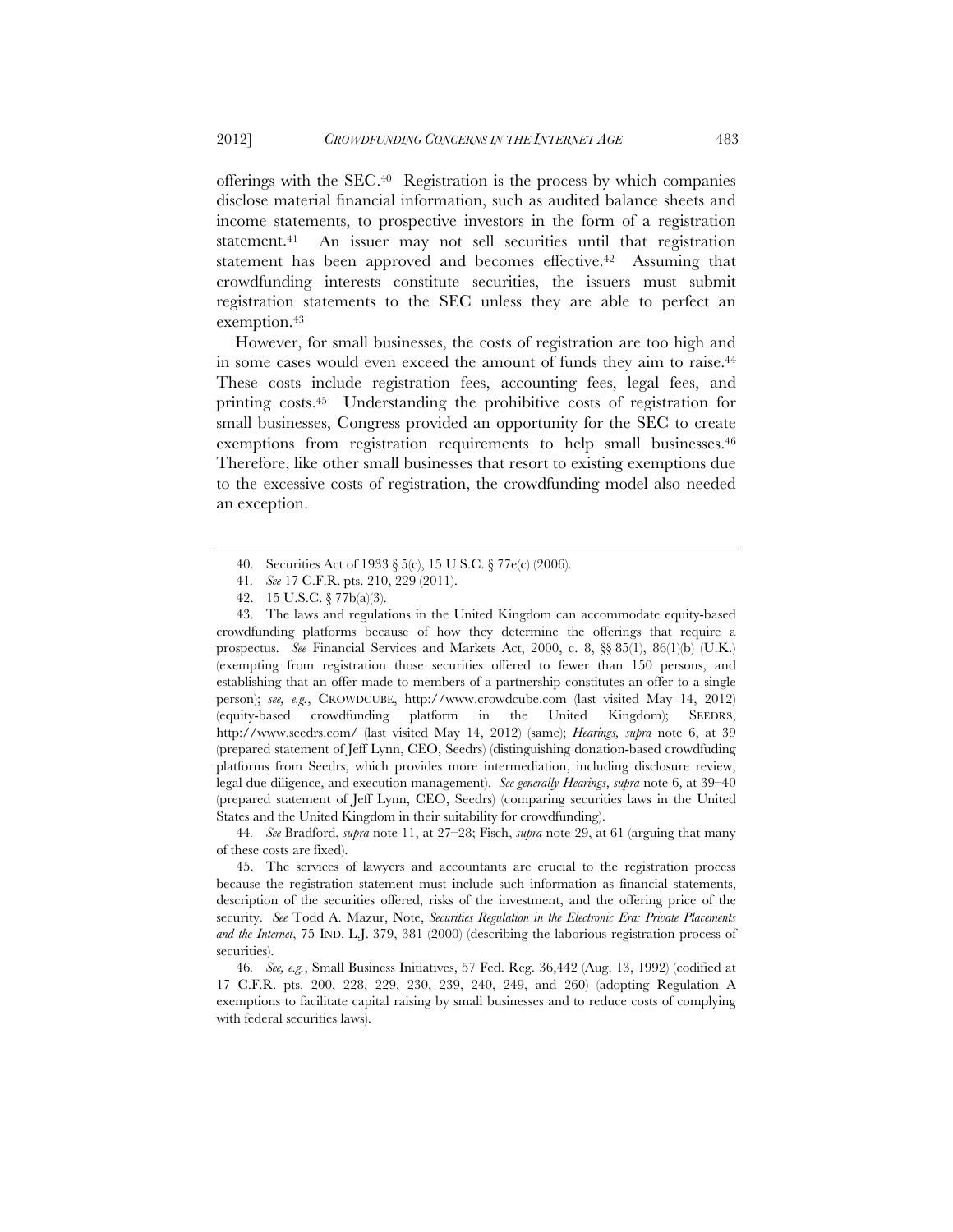The first registration exemption available to businesses is Regulation A.<sup>47</sup> Regulation A is based on  $\S 3(b)$  of the Securities Act,<sup>48</sup> which exempts offerings that do not exceed \$5 million.49 Although Regulation A is meant to assist small businesses in raising funds, complying with this regulation is burdensome; it is commonly called a mini-registration due to requirements that resemble  $\S 5$  registration requirements.<sup>50</sup> Fulfilling Regulation A requirements also necessitates the services of lawyers and accountants.<sup>51</sup> Therefore, Regulation A is unsuitable for crowdfunding because many of the issuers targeted by this model would not be able to afford such services and do not have the financial or business history to complete the required information.

#### *C. Regulation D*

The remaining exemptions available for crowdfunding prior to the JOBS Act fall under Regulation D.<sup>52</sup> The first exemption is Rule 506, which exempts transactions that do not involve a public offering<sup>53</sup> and limits the number of nonaccredited investors to thirty-five.<sup>54</sup> As crowdfunding rests on the participation of the "crowd"—which would in most cases exceed thirty-five nonaccredited investors—and would most likely constitute a public offering, this exemption does not suit, and would in fact negate, the nature of the crowdfunding model.

Exemptions in Rule 50455 and 50556 of Regulation D would be ideal for crowdfunding, since these rules impose caps on the aggregate amount of the offering at \$1 million and \$5 million, respectively;<sup>57</sup> however, the main

 <sup>47.</sup> Regulation A, 17 C.F.R. §§ 230.251–.263 (2011).

<sup>48</sup>*. Id.* § 230.251.

 <sup>49.</sup> Securities Act of 1933 § 3(b), 15 U.S.C. § 77c(b) (2006); 17 C.F.R. § 230.251(b).

<sup>50</sup>*. See* 7 J. WILLIAM HICKS, EXEMPTED TRANSACTIONS UNDER THE SECURITIES ACT OF 1933 § 6:5 (1999); *see, e.g.*, 17 C.F.R. § 230.252(a) (requiring issuers to complete Form 1- A, which includes such information as plan of distribution, officers and key personnel of the company, and businesses and properties).

<sup>51</sup>*. See supra* text accompanying note 45.

 <sup>52. 17</sup> C.F.R. § 230.501–.508.

<sup>53</sup>*. Id.* § 230.506(a).

<sup>54</sup>*. Id.* § 230.506(b)(2)(i)–(ii) (limiting the number of purchasers of securities to thirtyfive); *id.*  $\S 230.501(e)(1)(iv)$  (excluding an "accredited investor" in calculating the number of purchasers).

<sup>55</sup>*. Id.* § 230.504.

<sup>56</sup>*. Id.* § 230.505.

<sup>57</sup>*. Id.* § 230.504(b)(2) (aggregate amount limited to \$1 million); *id.* § 230.505(b)(2)(i) (\$5 million).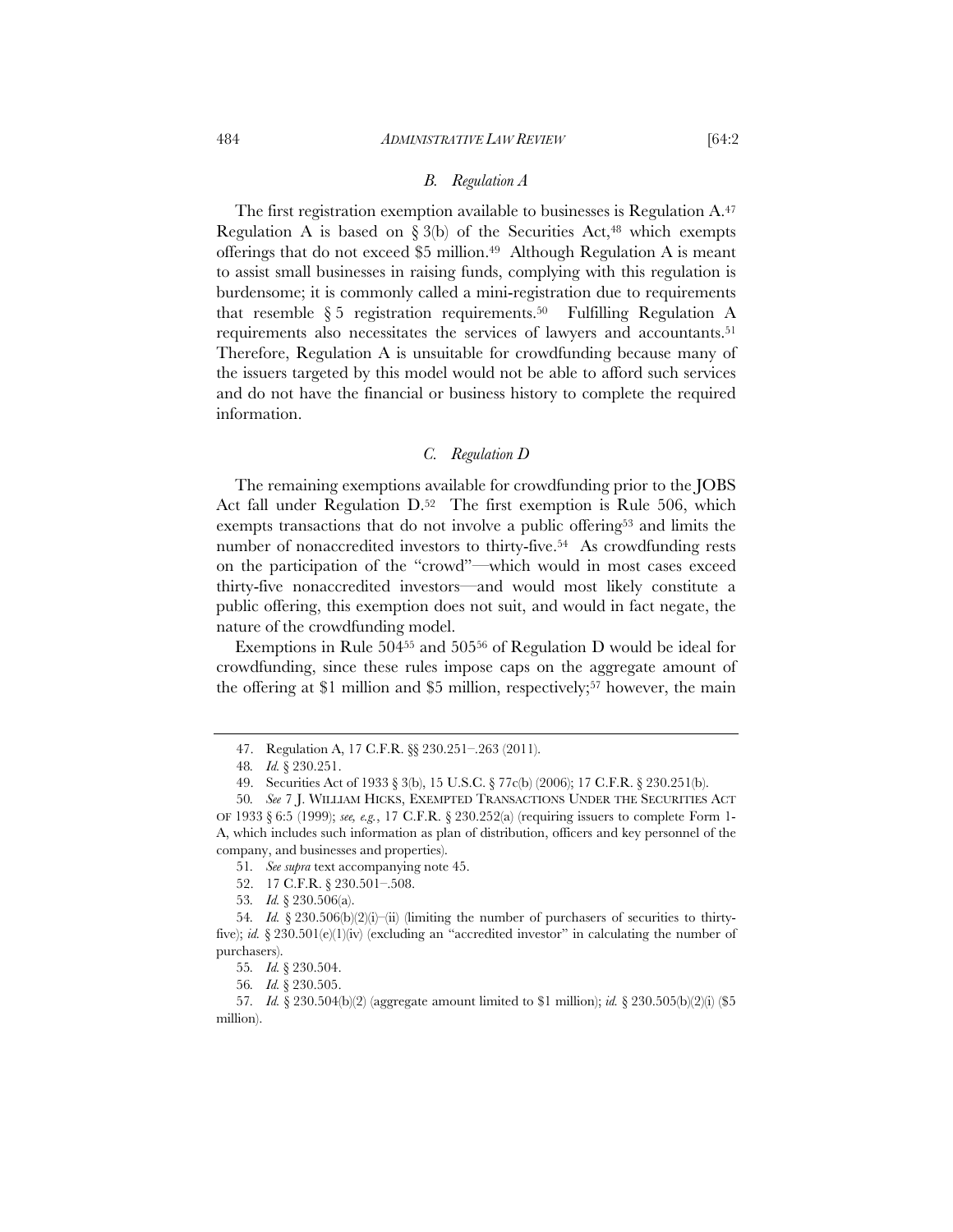barrier that renders Rule 504 and 505 of Regulation D unsuitable for crowdfunding is their prohibition on general solicitation.58 Again, the essence of crowdfunding is obtaining capital from the general public through the Internet, where anyone can gain the equity interests offered by the fundraiser.

#### *1. The Ban on General Solicitation*

Scholars have criticized the ban on general solicitation since the SEC introduced it in Rule 146, the predecessor of Rule  $502(c)$ .<sup>59</sup> They contend that the ban lacks justification $60$  and severely inhibits the growth of small businesses.61 The ban is particularly problematic for crowdfunding because publishing the business plan and offering an equity interest to the "crowd" is central to the idea of crowdfunding.

General solicitation is not defined in the SEC regulations, but the SEC has determined that permissible solicitation of investment requires a preexisting substantive relationship between the issuers or their representatives and the potential investors.62 Preexisting relationship refers to relationships established prior to the solicitation for the offering,63 and *substantive* means that the relationship is such that the issuer can be aware of the financial circumstances or sophistication of the potential investors.<sup>64</sup> People who fall under this category are typically friends and family members of the issuer. For offerings that involve brokers and dealers, the network of potential investors expands to their customers and clients.65

 <sup>58. 17</sup> C.F.R. § 230.502(c) (banning issuers from offering or selling securities by any form of general solicitation or general advertising).

<sup>59</sup>*. See* Patrick Daugherty, *Rethinking the Ban on General Solicitation*, 38 EMORY L.J. 67, 87 (1989) (stating that two years after Rule 146 was adopted, the SEC began asking for public comment as to whether the rule should be rescinded).

<sup>60</sup>*. See infra* Part IV.

<sup>61</sup>*. See* Daugherty, *supra* note 59, at 70 (describing the ban on general solicitation as "unconscionably vague").

<sup>62</sup>*. See generally id.* at 104–08 (discussing SEC staff's interpretive letters of circumstances that do and do not meet the preexisting substantive relationship requirement of permissible solicitation under Regulation D); William K. Sjostrom, Jr., *Relaxing the Ban: It's Time to Allow General Solicitation and Advertising in Exempt Offerings*, 32 FLA. ST. U. L. REV. 1, 13–14 (2004) (discussing the SEC's no-action letters to companies confirming that their modes of solicitation do not constitute general solicitation). Daugherty argues the SEC should define such a crucial rule provision through the notice-and-comment procedure to allow the public to address its needs and concerns regarding the rule. *See* Daugherty, *supra* note 59, at 106– 07 n.184.

<sup>63</sup>*. See* E.F. Hutton & Co., SEC No-Action Letter, 1985 SEC No-Act. LEXIS 2917, at \*2 (Dec. 3, 1985); *see also* Sjostrom, *supra* note 62, at 13.

<sup>64</sup>*.* Sjostrom, *supra* note 62, at 13.

 <sup>65.</sup> There are limitations on the scope of efforts by brokers and dealers in soliciting for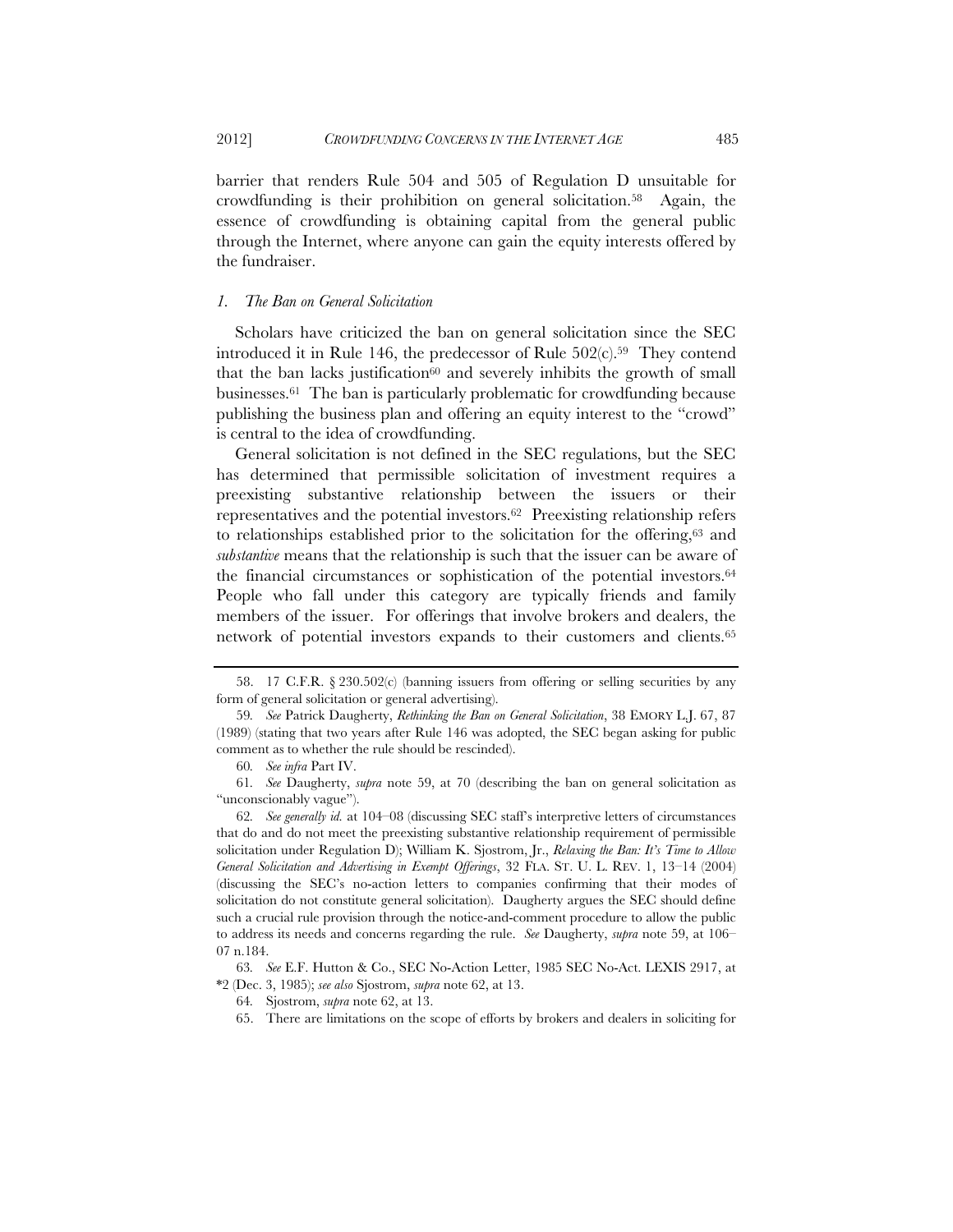This benefit, however, does not extend to all small businesses because many cannot afford the services of brokers and dealers. Additionally, brokers typically impose commission fees of up to  $10\%$  of the gross offering;<sup>66</sup> they usually will not take clients whose offering prices are not high and would therefore result in a small commission for the brokers. Consequently, many small businesses are left with the limited option of resorting to only their friends and families for capital.

This interpretation of general solicitation is highly problematic for crowdfunding because it prohibits entrepreneurs from having a special page online, like the ones on Kickstarter<sup>67</sup> and Indie $GoGo$ , where anyone can access and gain information about the business plan and invest money.68 The whole purpose of crowdfunding is to unlock the door to a limitless pool of capital facilitated by the Internet connecting strangers with one another. Getting funds from people with whom the issuer has no preexisting relationship is a crucial part of a crowdfunding scheme; therefore, the ban on general solicitation makes the Regulation D offerings unsuitable for crowdfunding.

## III. WORRIES ABOUT CROWDFUNDING REFLECT RATIONALES BEHIND THE RULE 502(C) BAN ON GENERAL SOLICITATION

Having summarized the benefits and costs of crowdfunding, it is also important to analyze the investor protection concerns related to this new fundraising model, even though the JOBS Act has exempted crowdfunding from registration requirements. At the heart of crowdfunding is the idea of

investment that would be permissible for Regulation D exemptions, such as the use of questionnaires and predeveloped customer lists. *See* Daugherty, *supra* note 59, at 104–08.

 <sup>66.</sup> Sjostrom, *supra* note 62, at 15 (explaining that investment banking firms get compensated with either a commission fee, common stock warrants, or the contractual right to participate in future company offerings).

 <sup>67.</sup> A fundraising project page on Kickstarter typically consists of a video explaining the project, a description of the project and the people behind it, and the tranches of donations and their corresponding material rewards. *See* KICKSTARTER, http://www.kickstarter.com (last visited May 14, 2012).

 <sup>68.</sup> The Rule 504-based crowdfunding platform ProFounder facilitates entrepreneurs' fundraising campaigns, but only allows people with whom the entrepreneurs have preexisting substantive relationships to access the relevant entrepreneurs' pages to invest. *Hearings*, *supra* note 6, at 25 (prepared statement of Dana Mauriello, President, ProFounder). Issuers using ProFounder's services send e-mails to people with whom they have preexisting substantive relationships through a ProFounder application allowing only the e-mail recipient to view the private fundraising website. *Id.* These e-mail invitations contain a unique link that only the recipient can open that cannot be forwarded or shared with others. *Id.* Since its inception in 2009, ProFounder has enabled nineteen companies to raise funds in the totaling more than \$612,000 from 356 investors who are classmates, customers, family members, and friends of the entrepreneurs. *Id.* at 3.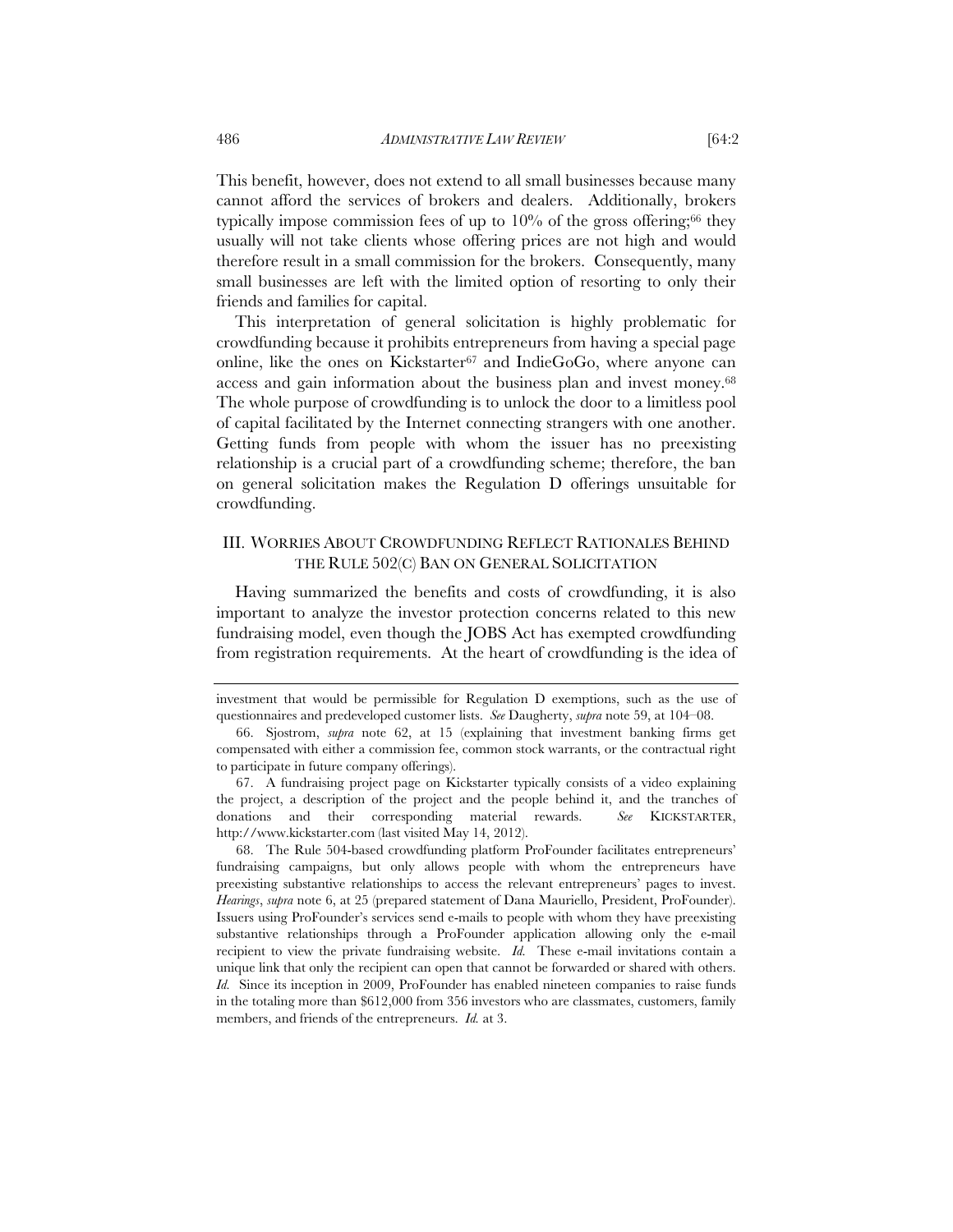appealing to the general public based on the merits of the business idea and soliciting funds via the Internet to help the business grow. This is essentially synonymous with general solicitation as interpreted by the SEC. To examine crowdfunding's investor protection concerns, it is thus useful to analyze the rationale behind banning general solicitation and to assess whether the underlying concerns that prompted such a rule are still relevant in today's Internet age.

The overarching rationale for prohibiting general solicitation is to protect investors, which is one of the dual functions of the SEC.69 Specifically, the SEC intended Rule  $502(c)$  of Regulation D to reduce the potential for abuse by people who would take advantage of a flexible regulation and harm others by advertising offerings and reselling the fraudulent securities to the general public.70

The SEC's first justification for Rule 502(c) is in the context of Rule 506's private placement. The SEC believes that prohibiting general solicitation for private placement ensures the private nature of such offerings.71 This rationale is reasonable for Rule 506 because it is based on  $\S 4(2)$  of the Securities Act, which exempts transactions that do not involve public offerings.72 However, unlike Rule 506, which expressly specifies § 4(2) as the statutory basis for the rule exemption, Rule 504 of Regulation D does not,<sup>73</sup> and Rule 505 is based on  $\S$  3(b) of the Securities Act, which does not exclude public offerings.74 Before the SEC rescinded the ban on general solicitation in 1992,<sup>75</sup> it had never declared another rationale;<sup>76</sup>

<sup>69</sup>*. See* Revision of Rule 504 of Regulation D, the "Seed Capital" Exemption, Securities Act Release No. 7,644, 69 SEC Docket 364 (Feb. 25, 1999) (reiterating that provisions of Regulation D, which include the prohibition on general solicitation, are based on the mandate of investor protection).

<sup>70</sup>*. See id.* (promulgating an amended rule as a result of "recent fraudulent secondary transactions")*.*

<sup>71</sup>*. See* Proposed Revision of Certain Exemptions from the Registration Provisions of the Securities Act of 1933 for Transactions Involving Limited Offers and Sales, Securities Act Release No. 6339, 23 SEC Docket 446 (Aug. 7, 1981); Integration of Abandoned Offerings, Securities Act Release No. 7943, 74 SEC Docket 571, 574 (Jan. 26, 2001) (interpreting general solicitation to "impart a public character to an offering").

 <sup>72.</sup> Securities Act of 1933 § 4(2), 15 U.S.C. § 77d(2) (2006); 17 C.F.R. § 230.506(a) (2011).

 <sup>73. 17</sup> C.F.R. § 230.504(a).

<sup>74</sup>*. Id.* § 230.505(a).

<sup>75</sup>*. See* Small Business Initiatives, 57 Fed. Reg. 36,442, 36,443 (Aug. 13, 1992) (codified at 17 C.F.R. pts. 200, 228, 229, 230, 239, 240, 249, and 260) (declaring that "there is no proscription on general solicitation" for Rule 504 securities).

<sup>76</sup>*. See* Proposed Revision of Certain Exemptions from the Registration Provisions of the Securities Act of 1933 for Transactions Involving Limited Offers and Sales, Securities Act Release No. 6339, 23 SEC Docket 446 (Aug. 7, 1981) (stating only the rule and its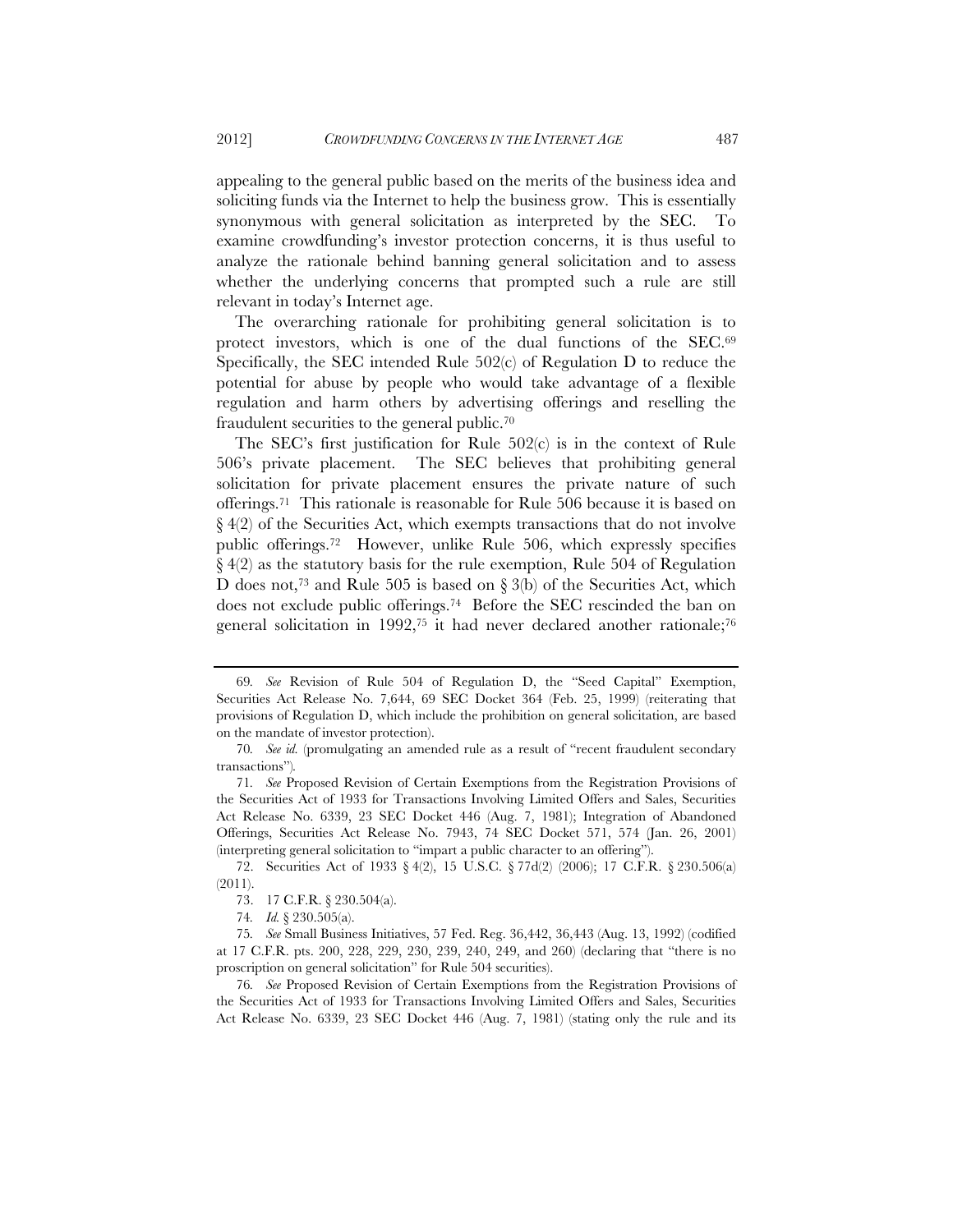accordingly, commentators criticized the rule for lacking strong ideological foundation.77

After the SEC rescinded the rule prohibiting general solicitation, it justified the ban when reintroducing the provision as serving to prevent the "pump and dump" abuses that occurred in the 1990s.78 Years after removing the ban on general solicitation, the SEC reinstated it in 1999 due to the recurring pump and dump schemes that took advantage of Rule 504.79 These stock manipulation schemes occurred in penny stocks—stocks sold for less than \$1 a share—where unscrupulous brokers entered the market cheaply, marketed the shares through the phone and Internet, and sold them to investors right before they dumped their own holdings and left investors with deflated shares.<sup>80</sup>

The criticisms against crowdfunding exemptions echo the concerns that prompted the ban on general solicitation for Regulation D securities. In her discussion of a possible crowdfunding exemption, SEC Chairman Mary Schapiro underscored the importance of taking the pump and dump experience into account for future exemptions on general solicitation and resale.81 Critics are concerned that this exemption would bring back the "boiler rooms" of the 1990s Internet stock bubble that financially harmed many investors.<sup>82</sup>

similarity with its predecessor, Rule 146(c)); Revision of Certain Exemptions from Registration for Transactions Involving Limited Offers and Sales, Securities Act Release No. 6389, 24 SEC Docket 1166 (Mar. 8, 1982) (same).

<sup>77</sup>*. See* Sjostrom, *supra* note 62, at 34 ("The ban is simply the product of the historic statutory basis of the private placement exemptions . . . .").

<sup>78</sup>*. See* Revision of Rule 504 of Regulation D, the "Seed Capital" Exemption, Securities Act Release No. 7644, 69 SEC Docket 364, 366 (Feb. 25, 1999) (arguing that banning general solicitation is an effective way to combat pump and dump abuses); Michael Schroeder, *Despite Reforms, Penny-Stock Fraud Is Roaring Back*, WALL ST. J., Sept. 4, 1997, at A12 (stating that Rule 504 had become a "popular loophole for fraud" and a "playground for the unscrupulous").

<sup>79</sup>*. See* Revision of Rule 504 of Regulation D, the "Seed Capital" Exemption, Securities Act Release No. 7644, 69 SEC Docket 364 (Feb. 25, 1999) (employing interdictions on general solicitation due to misuses of Rule 504).

<sup>80</sup>*. See* John R. Stark, *EnforceNet Redux: A Retrospective of the SEC's Internet Program Four Years After Its Genesis*, 56 BUS. LAW. 105, 110–12 (2001) (citing examples of "familiar frauds" emerging in the age of the Internet); Schroeder, *supra* note 78.

 <sup>81.</sup> Letter from Mary L. Schapiro, Chairman, Sec. & Exch. Comm'n, to Darrell E. Issa, Chairman, H. Comm. on Oversight & Gov't Reform 23 (Apr. 6, 2011), *available at*  http://www.sec.gov/news/press/schapiro-issa-letter-040611.pdf; *see also Hearings*, *supra* note 6, at 11 (prepared statement of Meredith Cross, Director, Division of Corporate Finance, SEC) (emphasizing the importance of considering the "pump and dump" experience to assess any possible exemption for crowdfunding).

 <sup>82.</sup> Jonathan Weisman, *Final Approval by House Sends Jobs Bill to President for Signature*, N.Y. TIMES, Mar. 27, 2012, at A12.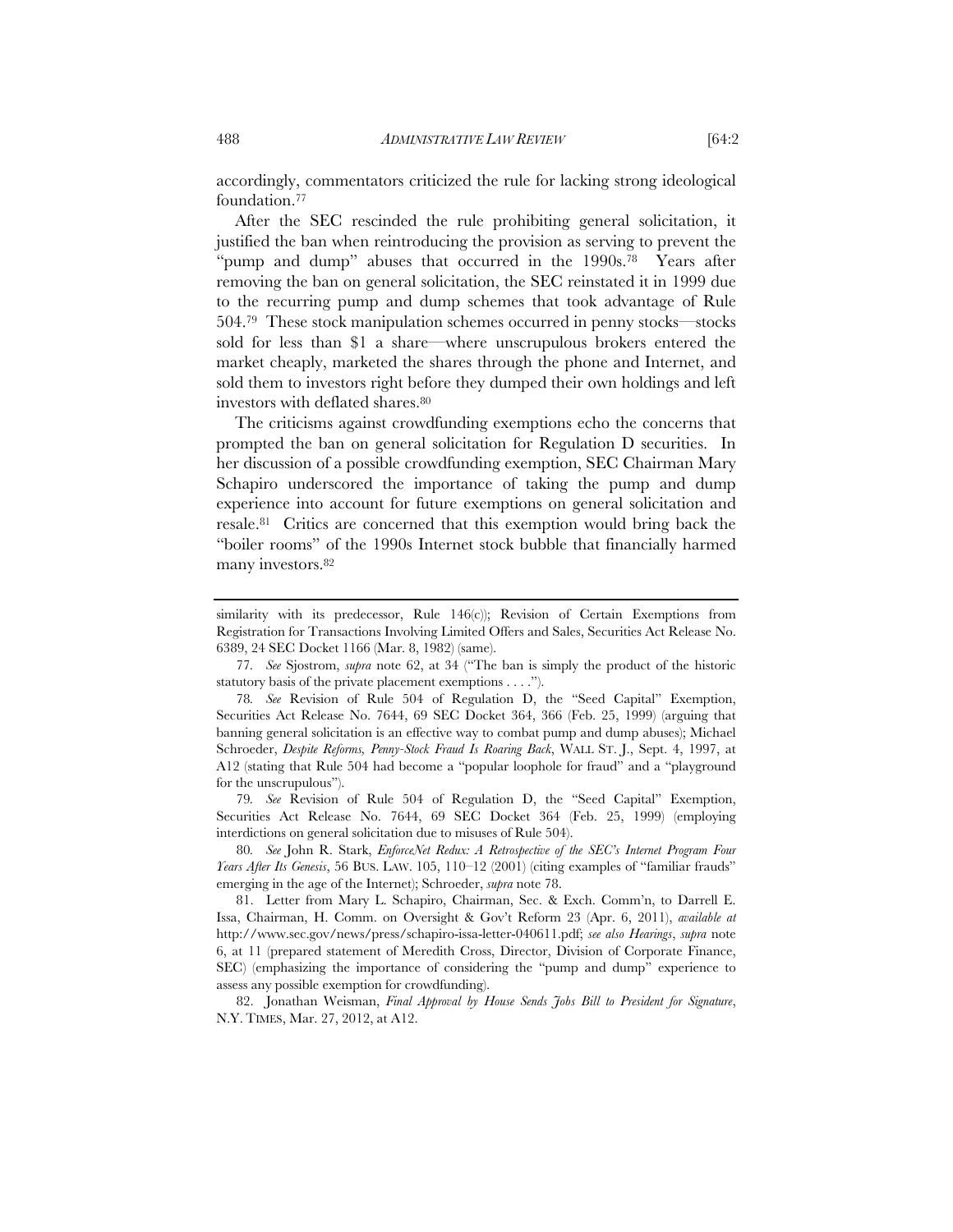## IV. REMOVING CONCERNS: THE INTERNET AGE AND THE JOBS ACT'S **SAFEGUARDS**

Although the investor protection concerns that prompted the general solicitation ban may have been applicable in the 1990s when the Internet was only in its nascent stage, such concerns no longer apply today. In addition, the JOBS Act introduces several rules to accompany the crowdfunding exemption that further protect investors. Therefore, as the investor protection concerns no longer apply in today's Internet age and there are new provisions in the federal securities laws that are designed to prevent fraud, criticisms against crowdfunding are simply unfounded.

# *A. Rationales Behind the Ban on General Solicitation Do Not Apply to the Current Tech-Savvy Market*

The rationale behind fraudulent abuses in the 1990s that prompted the prohibitions on general solicitation and resale do not apply to crowdfunding today. The pump and dump schemes were hatched by brokers and dealers who purchased securities of companies without real products or operations and resold them to unknowing investors.<sup>83</sup> Unlike investors in the 1990s, people today are equipped with advanced tools to obtain enormous amounts of specific information at any time. In 1990, approximately 2.2 million people in the United States had access to the Internet.<sup>84</sup> The Internet was mostly in the hands of professional traders, and until 2006 online use of corporate information was limited to large corporations and institutional investors.85 In 2010, the number of Internet users had increased to nearly 240 million people, comprising 77.3% of the U.S. population.<sup>86</sup> Additionally, of the American population today, 52% use the Internet for commercial activities, 58% use research products and services online, and 46% use social networking sites.<sup>87</sup> This growing trend shows that the Internet is becoming an increasingly important space for commercial activities.

<sup>83</sup>*. See* Revision of Rule 504 of Regulation D, the "Seed Capital" Exemption, Securities Act Release No. 7,644, 69 SEC Docket 364, 366 (Feb. 25, 1999); Schroeder, *supra* note 78.

<sup>84</sup>*. Internet Users 1990*, WORLDMAPPER, http://www.worldmapper.org/ display.php?selected=335 (last visited May 14, 2012).

 <sup>85.</sup> Arewa, *supra* note 17, at 335 n.21.

<sup>86</sup>*. United States of America: Internet Usage and Broadband Usage Report*, INTERNET WORLD STATS, http://www.internetworldstats.com/am/us.htm (last visited May 14, 2012).

 <sup>87.</sup> Jim Jansen, *Online Product Research: 58% of Americans Have Researched a Product or Service Online*, PEW INTERNET & AMER. LIFE PROJECT 2–3 (Sept. 29, 2010), http://www.pewinternet.org/~/media//Files/Reports/2010/PIP%20Online%20Product %20Research%20final.pdf.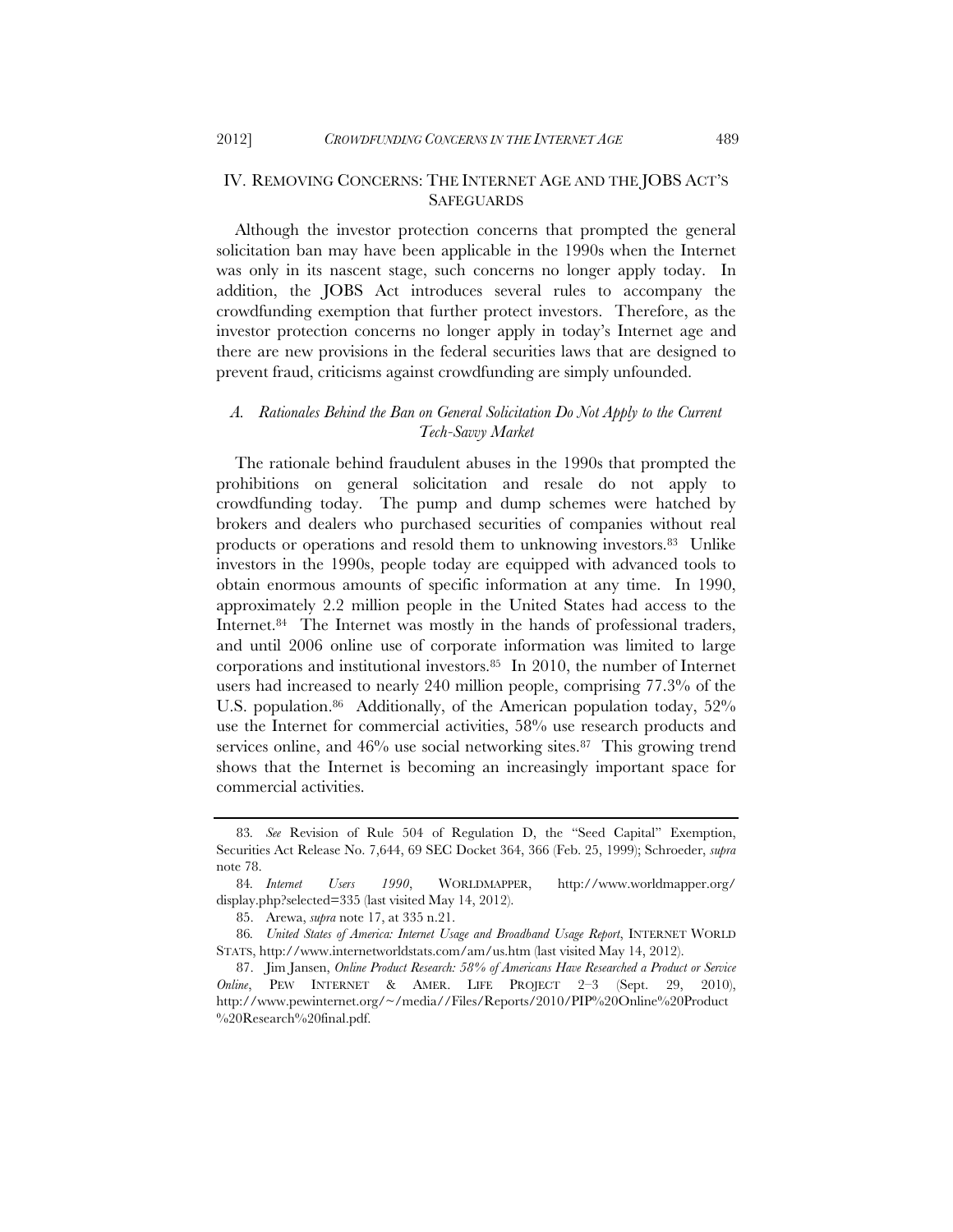In addition, among Internet users, the younger the age group the higher the degree of usage. People between the ages of eighteen and thirty-three comprise 35% of the Internet-using population and those between thirtyfour and forty-five comprise 21%, with the older age groups comprising less.88 This generational gap illustrates that the way of the future lies in cyberspace, as the younger generation conducts many of its activities through the Internet.

Increasing Internet use has also coincided with, if not created, a cyberculture of information sharing. Not only do people provide content for the development of a single product, people also communicate with one another and verify facts as part of their consumption and investment decisionmaking. With advancement in technology and people's shrewdness in utilizing online tools, the growth of crowdfunding platforms will be accompanied by the growth of online information sharing.89

Among Internet users, 32% have posted online product comments and 78% have conducted product research online.90 As for investments, information on issuers available on the Internet can typically be found on a company's home page, which has product and financial information, broker–dealer websites, financial portals, active message boards, and chat rooms frequented by market participants.91 Unlike in the 1980s, when people had to depend on brokers and dealers to obtain information about a company, today's conscientious citizenry can obtain information themselves by maneuvering through the increasingly simple and user-friendly Internet infrastructure.92

90. Jansen, *supra* note 87, at 2.

 <sup>88.</sup> Kathryn Zickuhr, *Generations 2010*, PEW INTERNET & AMERICAN LIFE PROJECT 4 (Dec. 16, 2010), http://pewinternet.org/~/media//Files/ Reports/2010/ PIP\_Generations\_and\_Tech10.pdf.

 <sup>89.</sup> Equity-based crowdfunding investors will probably write reviews on business ventures—as donors to donation-based crowdfunding projects are already doing—and will collectively become a "self-policing community," like users on eBay and TripAdvisor. *Hearings*, *supra* note 6, at 54 (prepared statement of Sherwood Neiss, Cofounder, FLAVORx). *But see* Merrill Goozner, *Cyberforce Patrols the Internet: as Stock Chat Fraud Mounts, SEC Takes Action*, CHI. TRIB., (Jan. 24, 1999), *available at* http://articles.chicagotribune.com/ 1999-01-24/business/9901240315\_1\_sia-stock-fraud-stock-promoters (reporting the scheme of scam artists who gave false information in online chat groups that triggered the SEC's creation of Cyberforce).

<sup>91</sup>*. See* Robert N. Sobol, *The Benefit of the Internet: The World Wide Web and the Securities Law Doctrine of Truth-on-the-Market*, 25 J. CORP. L. 85, 86–87 (1999); Caroline Bradley, *Information Society Challenges to Financial Regulation*, 37 U. TOL. L. REV. 307, 309–10 (2006) (adding that investors can also access more traditional forms of information through print and broadcast media).

<sup>92</sup>*. See* John S. D'Alimonte, Mary C. Carty & Thomas Finkelstein, *Securities Law in the New Millennium*, 75 ST. JOHN'S L. REV. 49, 66 (2001) (contending that such Internet access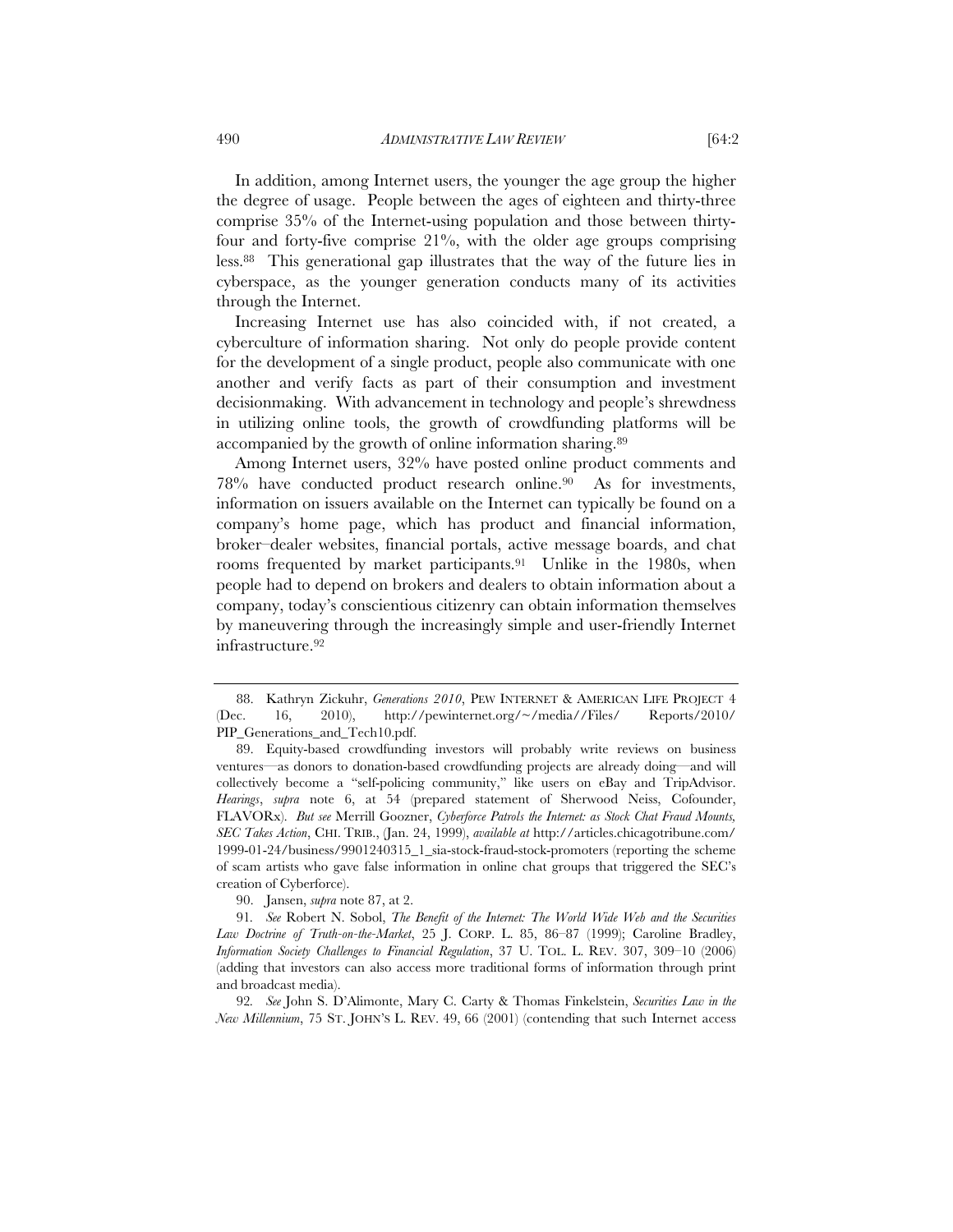Public access to information also strengthens the prospective investors' bargaining position vis-à-vis the issuer. The aforementioned data show an increasing number of people accessing the Internet. The Internet reduces the problem of information asymmetry—an imbalance of access to information between issuers and investors93—and therefore prevents the incidence of fraud resulting from the monopoly over information by a small group of people who would take advantage of this position.

Although the large quantity of information available on the Internet may raise questions about its quality and whether prospective investors would know how to use it in their decision making,  $94$  people in today's Internet age are quick to respond to issues by utilizing online tools. It is not such a farfetched idea to expect people to create websites, software, or online tools that could separate the good from the bad and relevant information from irrelevant information. In fact, since the JOBS Act was introduced in Congress on December 8, 2011,95 companies, associations, and websites have emerged that attempt to address the concerns about online crowdfunding.

The National Crowdfunding Association (NLCFA) is an association of crowdfunding portals, venture capital firms, attorneys, and other crowdfunding industry participants that formed in March 2012.96 As a trade association, NLCFA will be providing annual trade conferences, education materials and opportunities, and even group insurance for its members.97

One example of a grassroots crowdfunding tool is Open Crowdfund. Open Crowdfund is an online reputation-checking system that will allow investors to review reports on the companies in which they consider investing.98 This project has yet to be launched, and the development of

97*. Id.*

enables investors to make comparable investment decisions to those by Wall Street professionals); Nikki D. Pope, *Crowdfunding Microstartups: It's Time for the Securities and Exchange Commission to Approve a Small Offering Exemption*, 13 U. PA. J. BUS. L. 973, 982–83 (2011) (comparing investors' access to information during the formative years of the SEC and today).

 <sup>93.</sup> Bernard S. Black, *Information Asymmetry, the Internet, and Securities Offerings*, 2 J. SMALL & EMERGING BUS. L. 91, 92 (1998).

<sup>94</sup>*. See id.* (arguing that investors' easy access to information on the Internet can encourage issuers to lie about their securities); Bradley, *supra* note 91, at 309–10.

<sup>95</sup>*. Bill Summary & Status 112th Congress (2011–2012) H.R.3606*, LIBRARY OF CONG.: THOMAS (last visited May 14, 2012), http://thomas.loc.gov/home/thomas.php (search for "H.R. 3606").

<sup>96</sup>*. About Us*, NAT'L CROWDFUNDING ASS'N, http://www.nlcfa.org/NLCFA/ About.html (last visited May 14, 2012).

 <sup>98.</sup> OPEN CROWDFUND, http://launch.opencrowdfund.com/ (last visited May 14,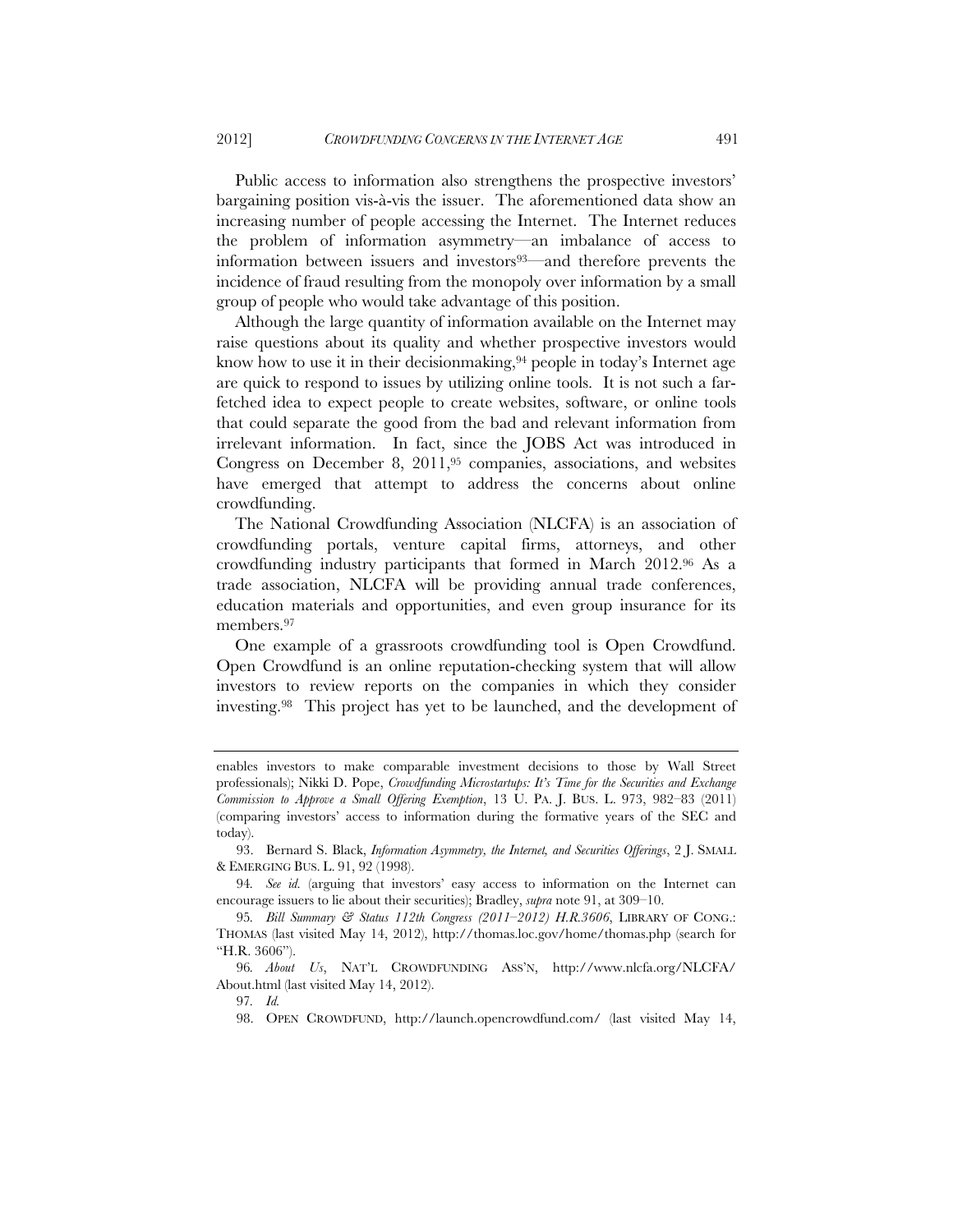the system itself will be crowdsourced—the public is invited to collaboratively design the program that would best meet the public's needs.99 Open Crowdfund also plans to introduce a "radical transparency process" that will allow investors to see how companies they are investing in are spending the capital they provide, thereby enhancing accountability.100

Another example of a quick public response to problems and issues surrounding crowdfunding is Cal-X Crowdfund Connect Software.<sup>101</sup> This software has fifty-two indicators that help determine a company's probability-of-survival score before it gets listed in a crowdfunding site.102 This company seeks to become a marketplace where fundraisers meet investors.

These tools and associations are only a couple of examples of innovative crowdfunding–related projects that are rapidly flourishing in cyberspace. This organic growth within the market illustrates the power and capacity of the public in quickly responding to concerns by creating online solutions to regain information symmetry. They also reflect the way the public resolves its own problems, as enabled by the creativity, online resources, and wisdom of the crowd.103

In addition, the common concerns raised by general solicitation do not apply to crowdfunding because today's advanced technology, and people's impressive abilities to adjust to it, eliminates the information asymmetry between issuers and the general public.104 The Internet has changed the information market and leveled the playing field between the issuers and the prospective investors. One of the key investor protection concerns underlying the general solicitation ban is information asymmetry, where some people who lack financial sophistication must be protected because they cannot gain information about the issuing company.105 The

105*. See Hearings*, *supra* note 6, at 12 (prepared statement of Meredith Cross, Director, Division of Corporate Finance, SEC) (arguing that this imbalance of information is a

<sup>2012).</sup> 

<sup>99</sup>*. Id.*

<sup>100</sup>*. Id.* (internal quotation marks omitted).

<sup>101</sup>*. What We Do*, CAL. STOCK EXCH., http://www.calstockexchange.com/what-wedo.php (last visited May 14, 2012).

<sup>102</sup>*. Id.*

<sup>103</sup>*. See also* World Econ. Forum, CROWD WISDOM: USER-CENTRIC INNOVATION 4–7 (2000), *available at* http://www3.weforum.org/docs/WEF\_TP\_Brochure\_2008.pdf (observing the growing trend of companies recognizing that customers can play a valuable role in creating new ideas, and providing examples of offline user-centric innovation where users innovate collaboratively to address problems).

<sup>104</sup>*. See* Mazur, *supra* note 45, at 380 n.9 (arguing that the Internet makes obsolete the legal concepts underlying the federal securities regulation that were premised on a paperbased information technology).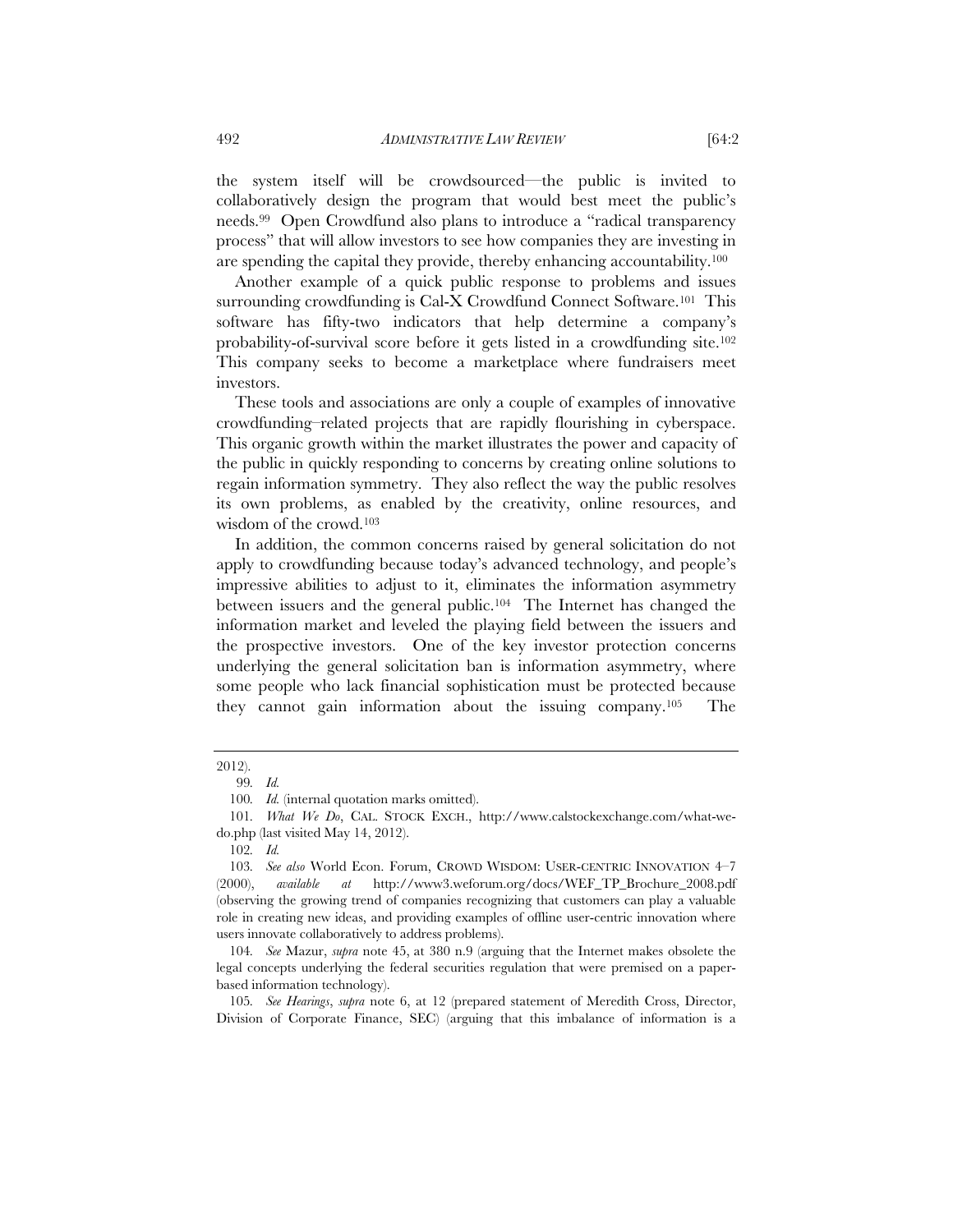preexisting substantive relationship requirement for permissible solicitation presumes that investors who have such a relationship with the issuer know something about the issuer or have access to material information about the securities offered.106

However, since the Internet dispenses with the need for a personal relationship to exist for people to obtain material information, its use undermines one of the principal rationales of the ban on general solicitation.107 In addition to people's active pursuit of knowledge by researching on the Internet, the Internet is also flooded with active forums where people share and discuss information.<sup>108</sup> Such methods of communication are currently employed by existing crowdfunding platforms, like Kickstarter and IndieGoGo, that have discussion forums where donors can discuss the projects to which they are about to contribute.

Just as crowdsourcing rests on the collective intellect and knowledge of people to enhance the quality of a product, it also depends on the public not only for its capital, but also to determine, at the very least, which investments to avoid, if not also which investments are best.109 With the help of technology, investors can scrutinize investments and the people behind them by communicating with others.

Relatedly, in *SEC v. Ralston Purina Co.*110 the Supreme Court held that if the investors have the bargaining power to demand effective disclosure, there is no practical need to afford them the protection of the registration requirements.111 One of the driving forces behind crowd– or community– based efforts is the idea of the power or wisdom of the crowd.112 Such

concern independent from the viability of the business venture or the entrepreneur's commitment).

<sup>106</sup>*. See* Daugherty, *supra* note 59, at 80.

<sup>107</sup>*. But see* D'Alimonte, Carty & Finkelstein, *supra* note 92, at 66–67 (arguing that the flood of information available on the Internet only reinforces the importance of protecting investors from manipulative practices).

<sup>108</sup>*. See supra* notes 83–93.

 <sup>109.</sup> The public is both the potential investor and the consumer base that determines the value of products and services. *See Hearings*, *supra* note 6, at 55 (prepared statement of Sherwood Neiss, Cofounder, FLAVORx) (recognizing that the public adds "valuation sophistication" in that the crowd places values on things in the market). *But see* Angus Loten, *Avoiding the Equity Crowd-Funding*, WALL ST. J. BLOGS (Mar. 28, 2012, 3:00 PM), http://blogs.wsj.com/deals/2012/3/28/angel-investors-some-entrepreneurs-skeptical-

about-benefits-of-equity-crowd-funding (reporting some angel investors worry that with a lot of unsophisticated investors in the crowdfunding market, they will be unable to get the valuation right).

 <sup>110. 346</sup> U.S. 119 (1953).

<sup>111</sup>*. Id.* at 124–25.

<sup>112</sup>*. See Hearings*, *supra* note 6, at 55 (prepared statement of Sherwood Neiss, Cofounder,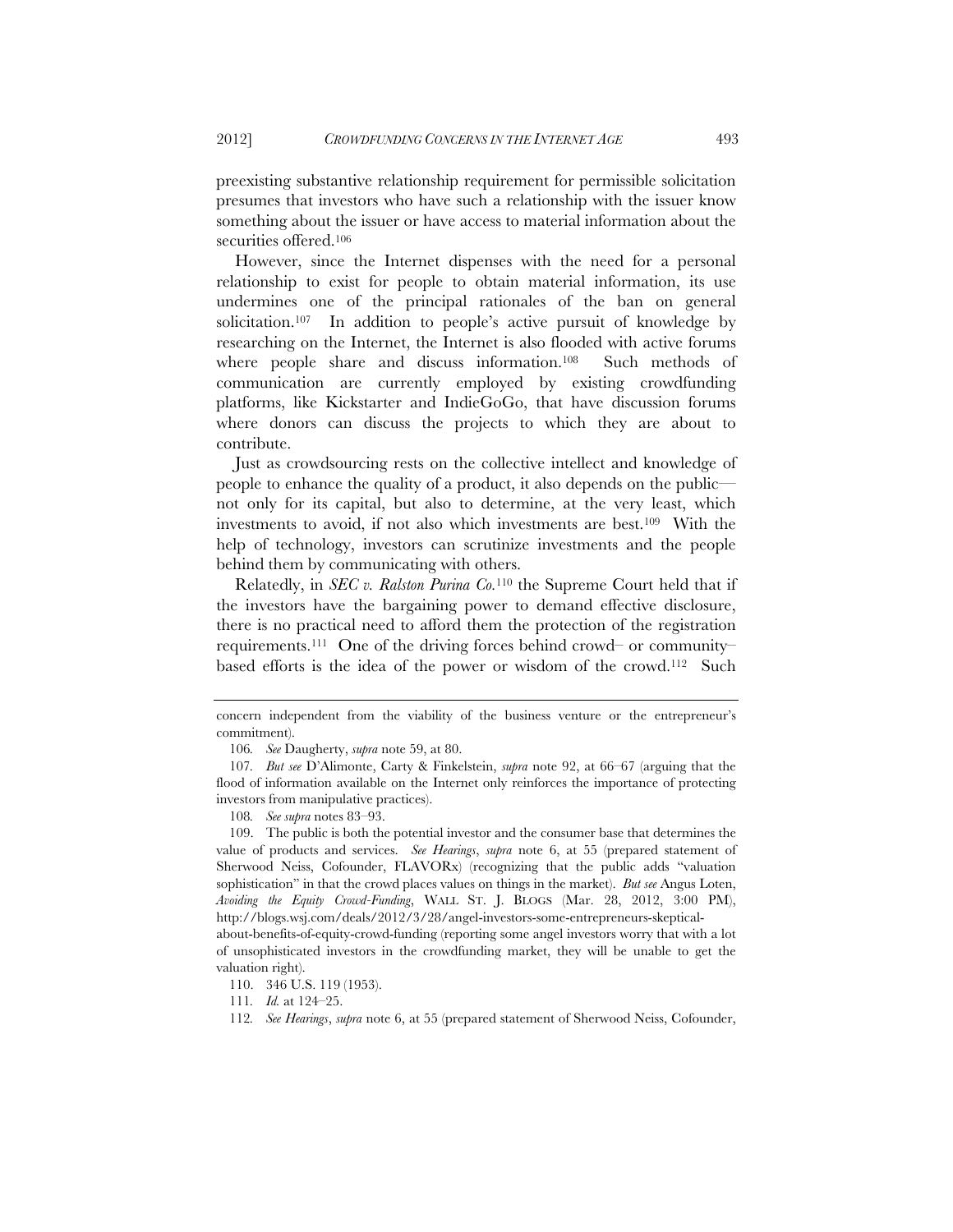collective efforts provide the group with heightened bargaining power. Despite the small amounts of individual investments, prospective investors are able to create leverage with the issuer by coming together as a group. This bargaining power is further strengthened through popular online forums where people share and discuss information.

Therefore, the nature of the Internet age, as exemplified in both the tools and the people using them, removes some of the concerns about crowdfunding, which resemble those underlying the general solicitation ban.

## *B. The JOBS Act's Safeguards*

In addition to the inherent protections that the Internet age provides, the JOBS Act implements safeguards in the crowdfunding provisions of the Securities Act and the Exchange Act. First, the JOBS Act limits the total amount of funds raised and the amount of individual investment for crowdfunding securities. Second, transactions on these securities can only be done through a broker or funding portal, either of which must register with the SEC and applicable SRO. The issuer must also register with the SEC. Both of these registrations require the issuer and intermediary to disclose information. Third, SROs will effectively complement the monitoring and regulating role of the SEC, further protecting investors. Lastly, parties to crowdfunding are still subject to the fraud provisions of the Securities Act and the Exchange Act as well as state enforcement on fraud.

#### *1. Limitations on Amounts Raised and Individual Investments*

The first safeguard that addresses investor protection concerns is the *de minimis* nature of crowdfunding: a low maximum on the offering size and a low maximum on the individual investment. The amended Securities Act exempts crowdfunding securities only if the total amount raised is not more than \$1 million and the maximum amount of individual investment does not exceed the statutory cap, which is based on the investor's annual income or net worth.<sup>113</sup> These two components—though not required are also in keeping with the criteria of  $\S 3(b)$  of the Securities Act which

FLAVORx) (arguing that one reason to trust the crowd is its collective IQ that comprises the diversity of different IQs of Internet users).

 <sup>113.</sup> JOBS Act, Pub. L. No. 112-106, § 302(a), 126 Stat. 306, 315 (2012) (to be codified at 15 U.S.C. § 77d). If the income or net worth is less than \$100,000, individual investment is capped at the greater of \$2,000 or 5% of the investor's annual income or net worth. If the income or net worth is equal to or more than \$100,000, individual investment is capped at the lesser of \$100,000 or 10% of the investor's annual income or net worth. *Id.*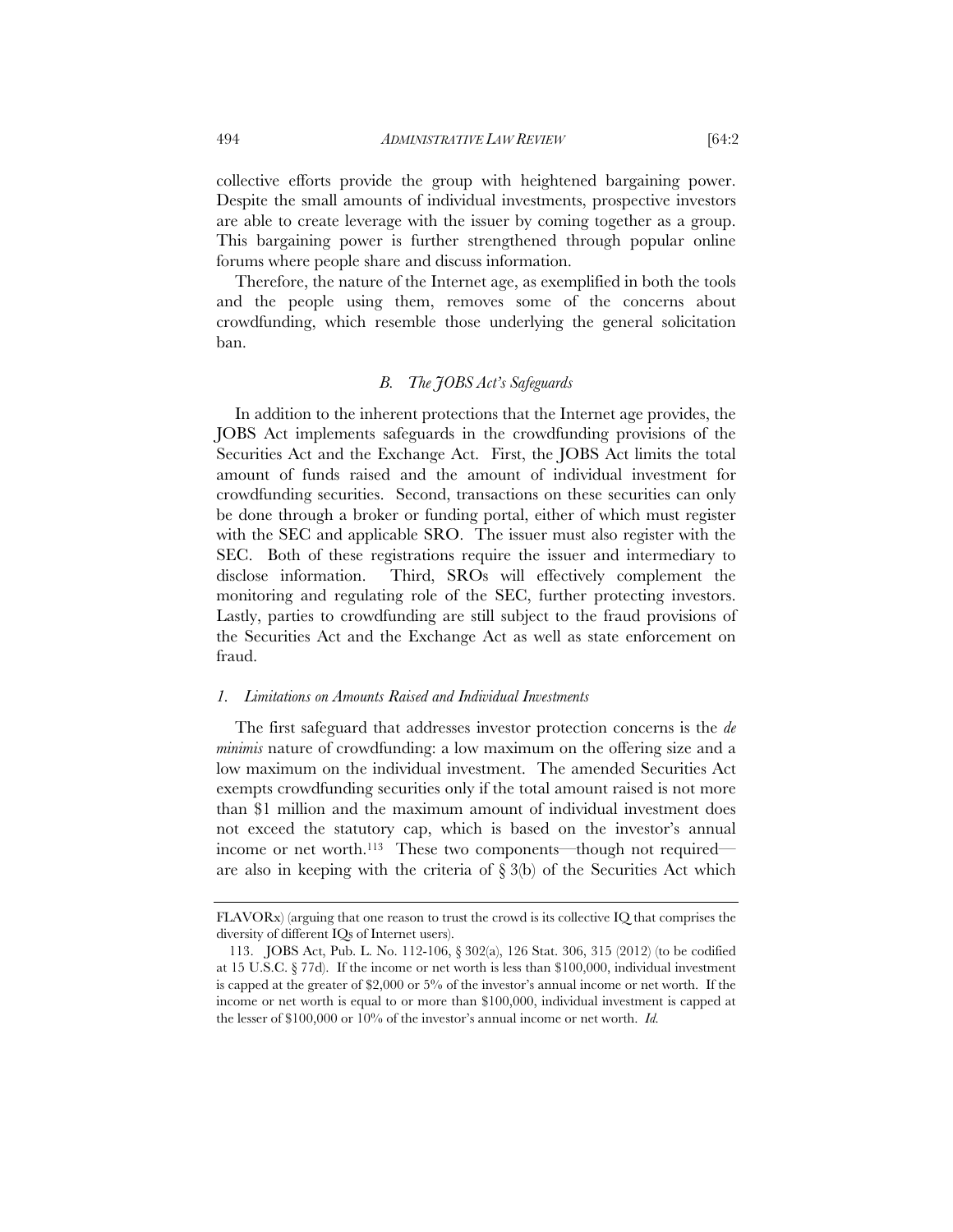allows the SEC to issue an exemption that can protect investors by virtue of the small amount involved.114 The underlying rationale behind such provision also applies to the *de minimis* nature of crowdfunding: a low cap on the aggregate amount of offering mitigates the negative impact on the market as a whole.

Unlike Regulation D, which places no limit on individual investments while banning general solicitation,<sup>115</sup> the crowdfunding exemption's low cap on individual investment would also mitigate potential harm to investors. A loss on a small investment would not significantly affect the investor's financial condition.116 Losing \$1,000, for example, would not necessarily destroy a person's entire savings.

Additionally, to calculate an investor's income and net worth to determine the individual's cap on investment, the JOBS Act employs the calculation used for an accredited investor<sup>117</sup> as delineated in the new Rule 215 under the Securities Act, an amendment mandated by the Dodd– Frank Act.118 In determining whether an individual qualifies as an accredited investor as of 2010, when the Dodd–Frank Act was passed, the calculation of a person's net worth no longer includes a primary residence as an asset.119 This in effect narrows the number of individuals who can invest in crowdfunded securities and excludes those who presumably have more to lose.120

<sup>114</sup>*. See* 15 U.S.C. § 77c(b) (2006) (permitting exemptions that can protect investors "by reason of the small amount involved"). Regulation A and Rules 504 and 505 of Regulation D were issued pursuant to § 3(b) of the Securities Act. *See* 17 C.F.R. §§ 230.251, .504(a)(3), .505(a) (2011).

 <sup>115.</sup> Exemptions under Regulation D only have ceiling amounts for the aggregate offering for a twelve-month period and no limit for private placements. *See* 17 C.F.R. § 230.504(b)(2) (\$1 million); *id.* § 230.505(b)(2)(i) (\$5 million); *id.* § 230.506 (no cap on aggregate offering).

<sup>116</sup>*. See Hearings*, *supra* note 6, at 24 (prepared statement of Mercer E. Bullard, Associate Professor of Law, The University of Mississippi) (arguing that the small size of the investors' potential losses does not trigger the concerns upon which the registration requirement is based).

<sup>117.</sup> JOBS Act  $\S 302(b)$  (to be codified in 15 U.S.C.  $\S 77dA(h/2)$ ) ("The income and net worth of a natural person under section  $4(6)$ (B) [for limitation on individual investment] shall be calculated in accordance with any rules . . . regarding the calculation of the income and net worth, respectively, of an accredited investor.").

<sup>118</sup>*. See* Dodd–Frank Wall Street Reform and Consumer Protection Act, Pub. L. No. 111-203, § 413(a), 124 Stat. 1376, 1577 (2010) (mandating the SEC exclude "primary residence" from the calculation of an individual's net worth); 17 C.F.R. § 230.215 (definition of *accredited investor*).

 <sup>119. 76</sup> Fed. Reg. 81,793, 81,805 (Dec. 29, 2011) (to be codified at 17 C.F.R.  $\S 230.215(e)(1)(i)$  ("The person's primary residence shall not be included as an asset . . . .").

<sup>120</sup>*. See* Eric Alden, Primum Non Nocere*: The Impact of Dodd–Frank on Silicon Valley*, 8 BERKELEY BUS. L.J. 107, 111 (2011) (referencing SEC Commissioner Luis Aguilar's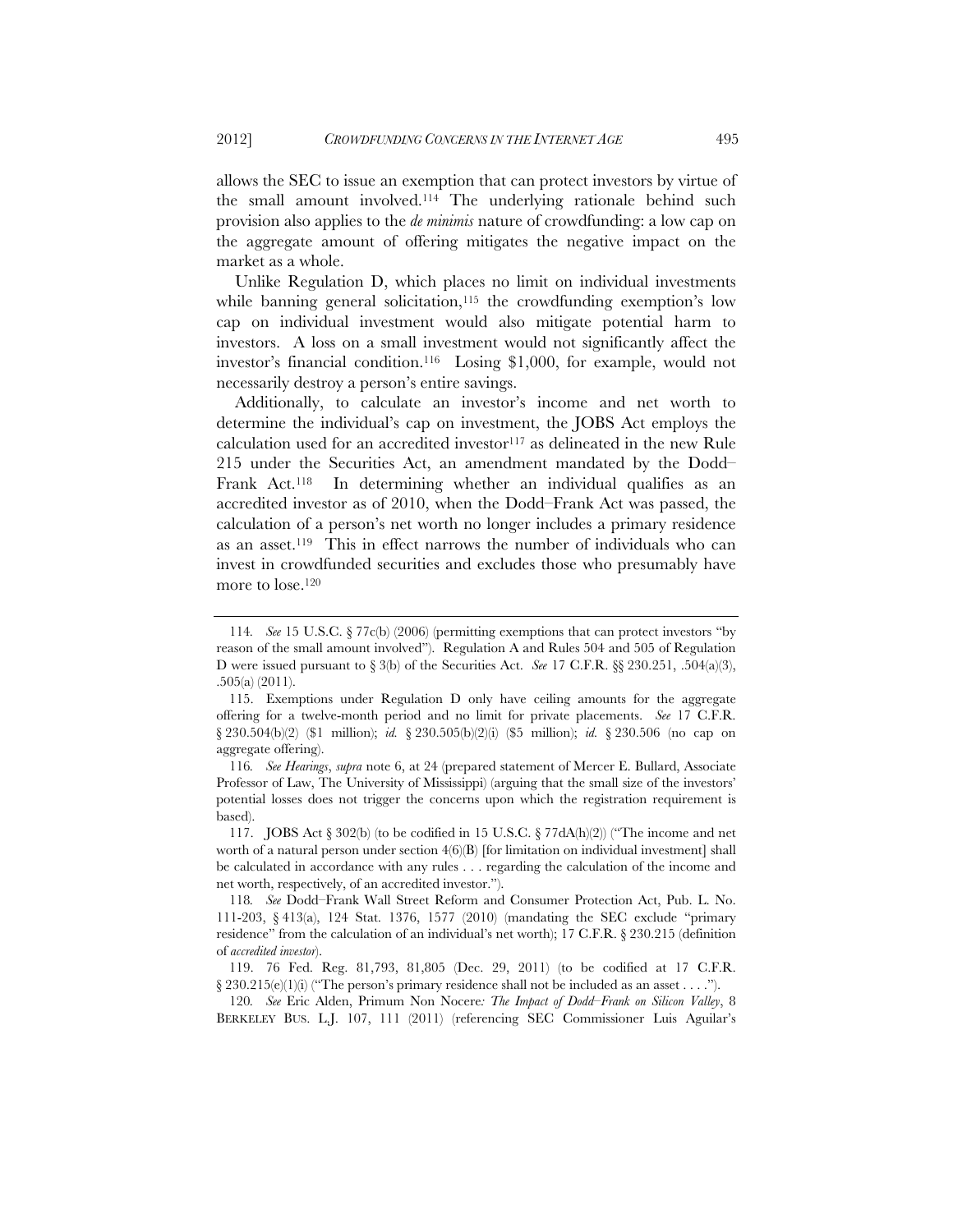#### *2. Fraud Provisions Still Apply*

As with all other exempt securities and offerings regulated by the SEC, crowdfunding securities are still subject to the fraud provisions in the Securities Act and the Exchange Act even though they are exempt from the registration requirement.<sup>121</sup> The antifraud regime consists of  $\S 17$  of the Securities Act and Rule 10b-5 under the Exchange Act.122 Not only could the SEC bring an action against the fraudulent actor, but the buyer or seller who suffers from the fraud could also bring an action against the fraudulent actor.123 The JOBS Act also permits purchasers of crowdfunding securities to bring an action against the issuer for any material misstatements or omissions.124 Together, these provisions not only deter people from committing fraud,125 but also instill public confidence in the market.126

Additionally, even though crowdfunding securities are covered securities, the JOBS Act preserves state enforcement authority, including enforcement against fraud.127 In fact, the JOBS Act extends the reach of state

 121. JOBS Act § 302(b) (to be codified in 15 U.S.C. § 77dA(h)(2)). *But see* Jennifer J. Johnson, *Private Placements: A Regulatory Black Hole*, 35 DEL. J. CORP. L. 151, 152 (2010) (arguing that government agencies typically do not intervene in most fraud cases until much of the damage has already occurred); Jayne W. Barnard, *Securities Fraud, Recidivisim, and Deterrence*, 113 PENN. ST. L. REV. 189, 220 (2008) (asserting that retail securities fraud is considered a "low-risk crime" because it is difficult to detect and is therefore only treated as a civil matter with such minimal sanctions as cease-and-desist orders, injunctions, disgorgement orders, and civil penalties).

 122. 15 U.S.C. § 77q(a)–(b) (2006); 17 C.F.R. § 240.10b-5 (prohibiting any person from manipulating, misleading, or employing fraud in the sale or purchase of any security).

123*. See* Superintendent of Ins. of N.Y. v. Bankers Life & Cas. Co., 404 U.S. 6, 12–13 (1971) (recognizing that there is an implied private right of action under Rule 10b-5).

124. JOBS Act § 302(b) (to be codified in 15 U.S.C. § 77dA(c)).

125*. See* Tamar Frankel, *Implied Rights of Action*, 67 VA. L. REV. 553, 557 (1981) (arguing that plaintiffs function as "private attorneys general" by bringing lawsuits and thereby deterring securities violations); Matthew C. Stephenson, *Public Regulation of Private Enforcement: The Case for Expanding the Role of Administrative Agencies*, 91 VA. L. REV. 93, 103–04 (2005) (emphasizing that private rights of action implied in regulations, like the antifraud regime in securities laws, deter wrongful conduct and supplement governmental regulatory resources).

126*. See* United States v. Brown, 555 F.2d 336, 339 (2d Cir. 1977) (holding that Congress intended the antifraud provision,  $\S 17(a)$  of the Securities Act, to protect the integrity of the marketplace).

127. JOBS Act § 305(b) (to be codified at 15 U.S.C. § 774(b)(4)); *see* Securities Act of

argument that without this change in definition there could be investors who would otherwise meet the accredited investor criteria only by virtue of the rise in real estate value that has nothing to do with the investor's financial sophistication). *But see* Net Worth Standard for Accredited Investors, 76 Fed. Reg. at 81,796 (noting that some commenters argued to the SEC that the primary residence exclusion could encourage investors to increase the amount of debt secured by their primary residence to purchase other assets in order to increase their net worth and qualify as accredited investors).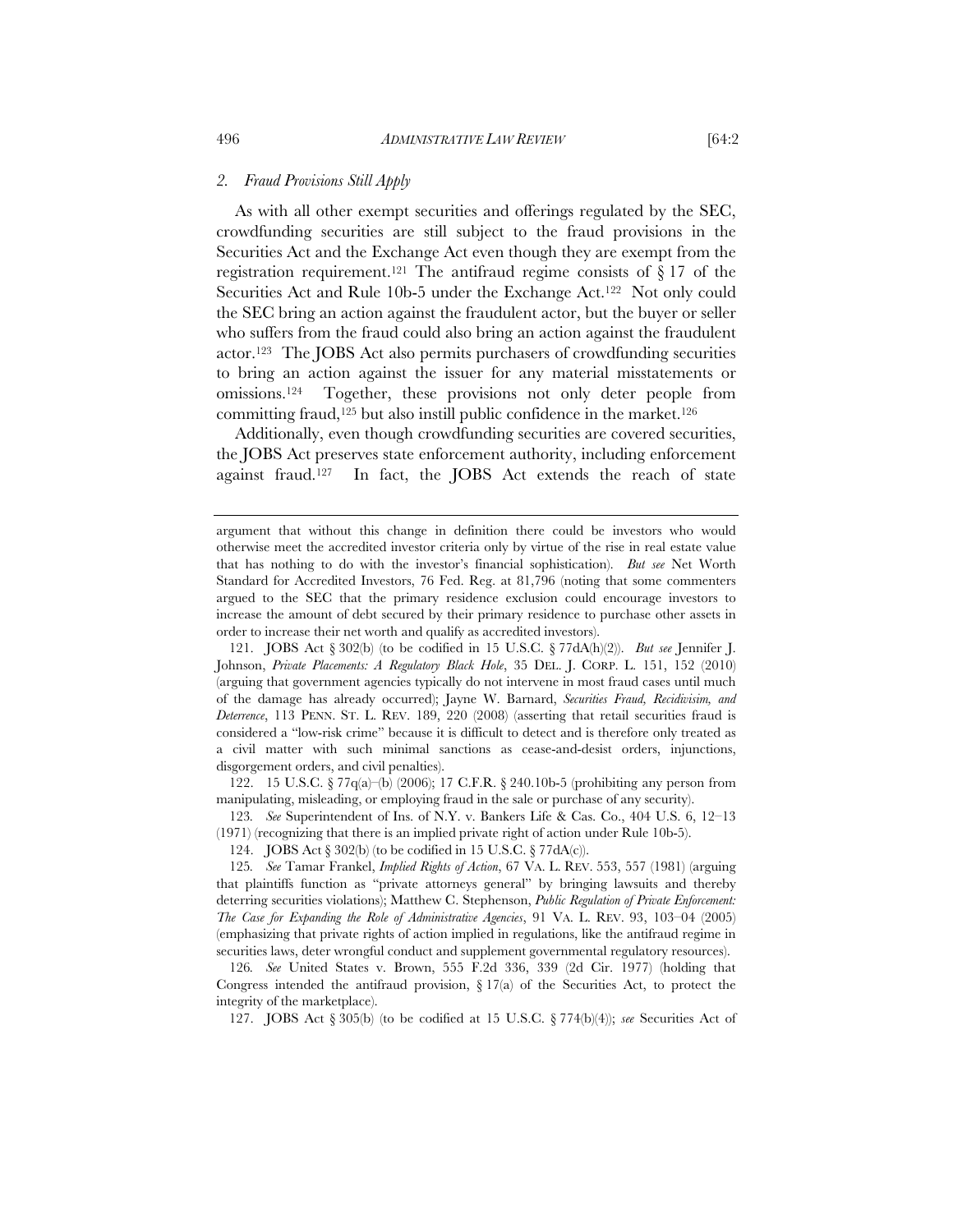jurisdiction regarding fraud from that conducted by brokers or dealers to also include fraud committed by crowdfunding portals and issuers.128

In facing potential fraud problems, the SEC would most likely respond through reformed policies and strategies, as it has always done in the past.129 For example, in response to the fraud cases in the 1990s, the SEC reinforced its program to fight against Internet fraud through the concerted effort of various SEC divisions and offices: Division of Enforcement, Division of Corporate Finance, Division of Market Regulation, Office of Compliance Inspections and Examinations, Office of the General Counsel, and Office of Investor Education and Assistance.130

The SEC has responded to increasing Internet fraud by training seventy staff members to maintain surveillance on the Internet and creating the Office of Internet Enforcement, the most notable division of the antifraud program.131 People can also report possible securities fraud to the SEC through the Enforcement Complaint Center, which could lead to an SEC investigation.132 The Enforcement Division created this program to tap into the self-policing culture; more than 75% of these complaints have been useful for investigations or referrals.133

The SEC also created Cyberforce, a special task force to monitor online bulletin boards and chat rooms, a force consisting of hundreds of lawyers, accountants, and investigators.134 The development of this internal structure not only shows the SEC already has resources to deal with Internet fraud, but exemplifies the agency's adaptability and responsiveness

 130. Stark, *supra* note 80, at 111–12 (describing the SEC's team effort in combating Internet securities law violations).

131*. See* MICHAEL J. KAUFMAN, SECURITIES LITIGATION: DAMAGES § 5:12 (2011), *available at* Westlaw SECLITD; Stark, supra note 80, at 112–16 (elaborating on the work of the Office of Internet Enforcement).

132*. See Questions and Complaints*, SEC. & EXCH. COMM'N, http://www.sec.gov/complaint/select.shtml (last visited May 14, 2012).

133. Cella & Stark, *supra* note 129, at 844–45.

134*. See* Stark, *supra* note 80, at 113 (explaining the work of Cyberforce, including special projects such as internal "surf days").

<sup>1933 § 18(</sup>c)(1), 15 U.S.C. § 77r(c)(1) (preserving state jurisdiction to bring enforcement actions regarding fraud or deceit). *But see NASAA: The JOBS Act an Investor Protection Disaster Waiting to Happen*, N. AM. SEC. ADM'RS ASS'N (Mar. 22, 2012), http://www.nasaa.org/ 11548/nasaa-the-jobs-act-an-investor-protection-disaster-waiting-to-happen/ (quoting the NASAA President, who argues states can only take action after a fraudulent sale is made, which provides "little comfort to an investor whose money has been stolen").

 <sup>128.</sup> JOBS Act § 305(b)(2) (to be codified at 15 U.S.C. § 77r(c)(1)).

<sup>129</sup>*. See* Joseph J. Cella III & John R. Stark, *SEC Enforcement and the Internet: Meeting the Challenge of the Next Millennium*, 52 BUS. LAW. 815, 835 (1997) (explaining the SEC's regulatory response to changing industry practices in protecting investors from unethical conduct).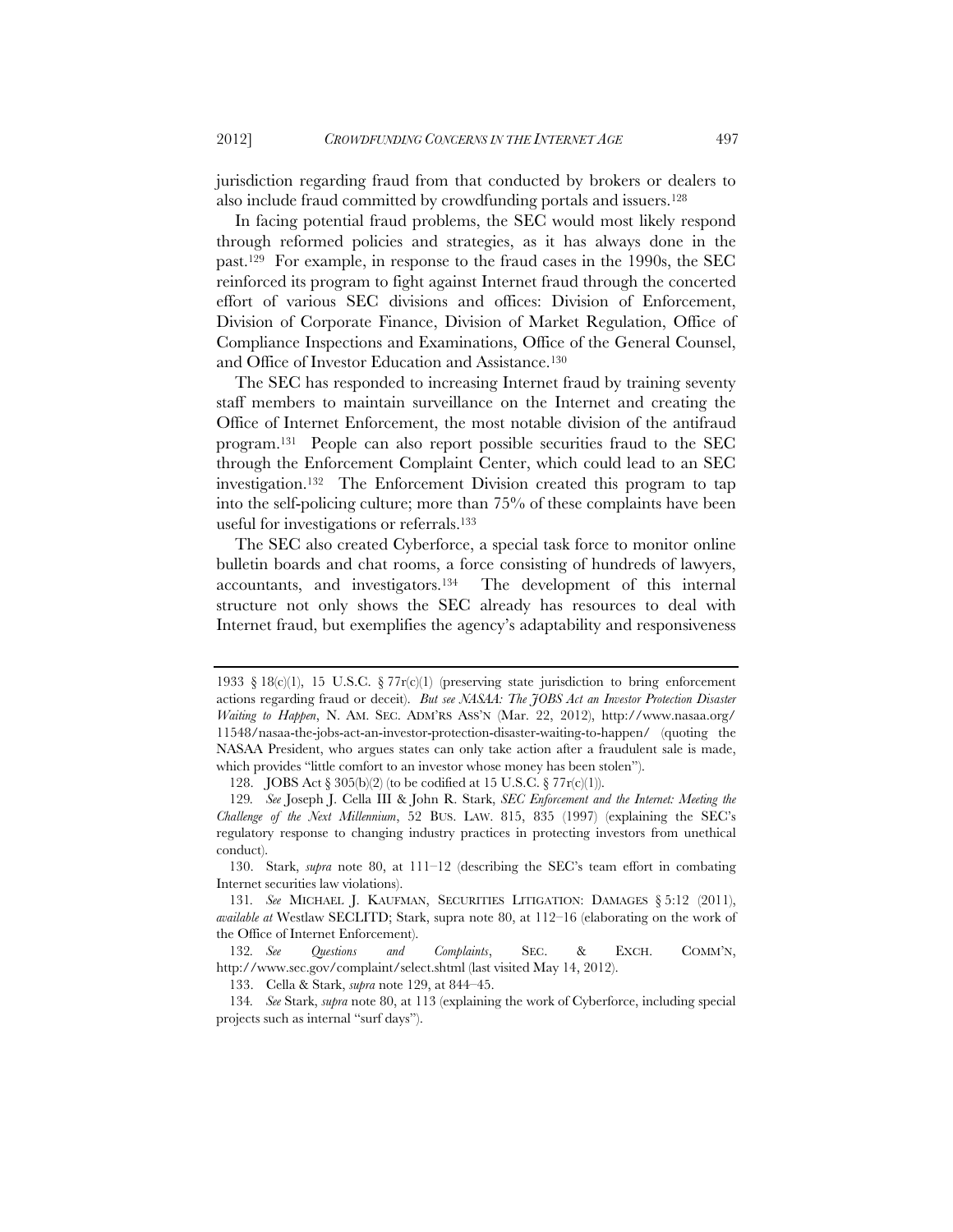to market changes.

Moreover, fraud is a major investor-protection concern that permeates all kinds of offerings—even private ones; therefore, federal securities laws and regulations incorporate a safeguard against this crime. Section 17 of the Securities Act and Rule 10b-5 under the Exchange Act are the principal regulatory tools to address fraud by penalizing fraudulent communication over the Internet.135 With a private right of action and basis for prosecution, this antifraud regime not only punishes the fraudulent actor, it also deters people from committing fraud.

#### *3. Registration Requirements for Issuers and Intermediaries*

The new Securities Act as amended by the JOBS Acts requires both issuers and intermediaries, through whom crowdfunding transactions can be conducted, to register with the SEC.136 As part of this registration, issuers are required to provide information to the SEC.137 This allows the SEC to review and monitor the issuers and the securities they offer to the public.138 Such disclosure is in line with the SEC's approach in regulating securities sold to the public, as evident not only in the general  $\S 5(e)$ registration requirement but even in the streamlined registration requirements of Regulation A and Regulation D exemptions.139

Section 4A of the Securities Act as amended by the JOBS Act requires

 <sup>135.</sup> Securities Act of 1933 § 17(a), 15 U.S.C. § 77q(a) (2006) (prohibiting fraudulent interstate transactions); Manipulative and Deceptive Devices and Contrivances, 17 C.F.R. § 240.10b-5 (2011) (prohibiting the employment of manipulative and deceptive devices); *see also* Margaret V. Sachs, *Materiality and Social Change: The Case for Replacing "The Reasonable Investor" with "The Least Sophisticated Investor" in Inefficient Markets*, 81 TUL. L. REV. 473, 501–02 (2006) (proposing that the materiality standard for federal securities fraud be a misrepresentation or omission of information found material by "the least sophisticated investor," thereby further protecting underclass investors).

 <sup>136.</sup> JOBS Act, Pub. L. No. 112-106, § 302(b), 126 Stat. 306, 315–20 (2012) (to be codified at 15 U.S.C.  $\S 77a(a)(2)$ .

<sup>137</sup>*. Id.* (requiring issuers to provide such information as physical address, names of directors, officers, each shareholder who owns more than 20% of the issuer's shares, description of business, financial condition, and how the securities are being valued).

<sup>138</sup>*. But see NASAA: The JOBS Act an Investor Protection Disaster Waiting to Happen*, N. AMER. SEC. ADM'RS ASS'N (Mar. 22, 2012), http://www.nasaa.org/11548/nasaa-the-jobs-act-aninvestor-protection-disaster-waiting-to-happen/ (arguing the SEC has neither the resources nor the time to police the small securities offerings effectively).

<sup>139</sup>*. See* Securities Act of 1933 § 5(c), 15 U.S.C. § 77e(c) (2006) (registration requirement); 17 C.F.R. § 230.252 (Regulation A's documentation requirement); *id.*  $.502(c)(2)$  (Regulation D notice of sales requirement for securities solicited through a seminar or meeting). *See generally* Paul G. Mahoney, *Mandatory Disclosure as a Solution to Agency Problems*, 62 U. CHI. L. REV. 1047, 1068–76 (1995) (explaining the history behind SEC's disclosure approach as codified in the Securities Act).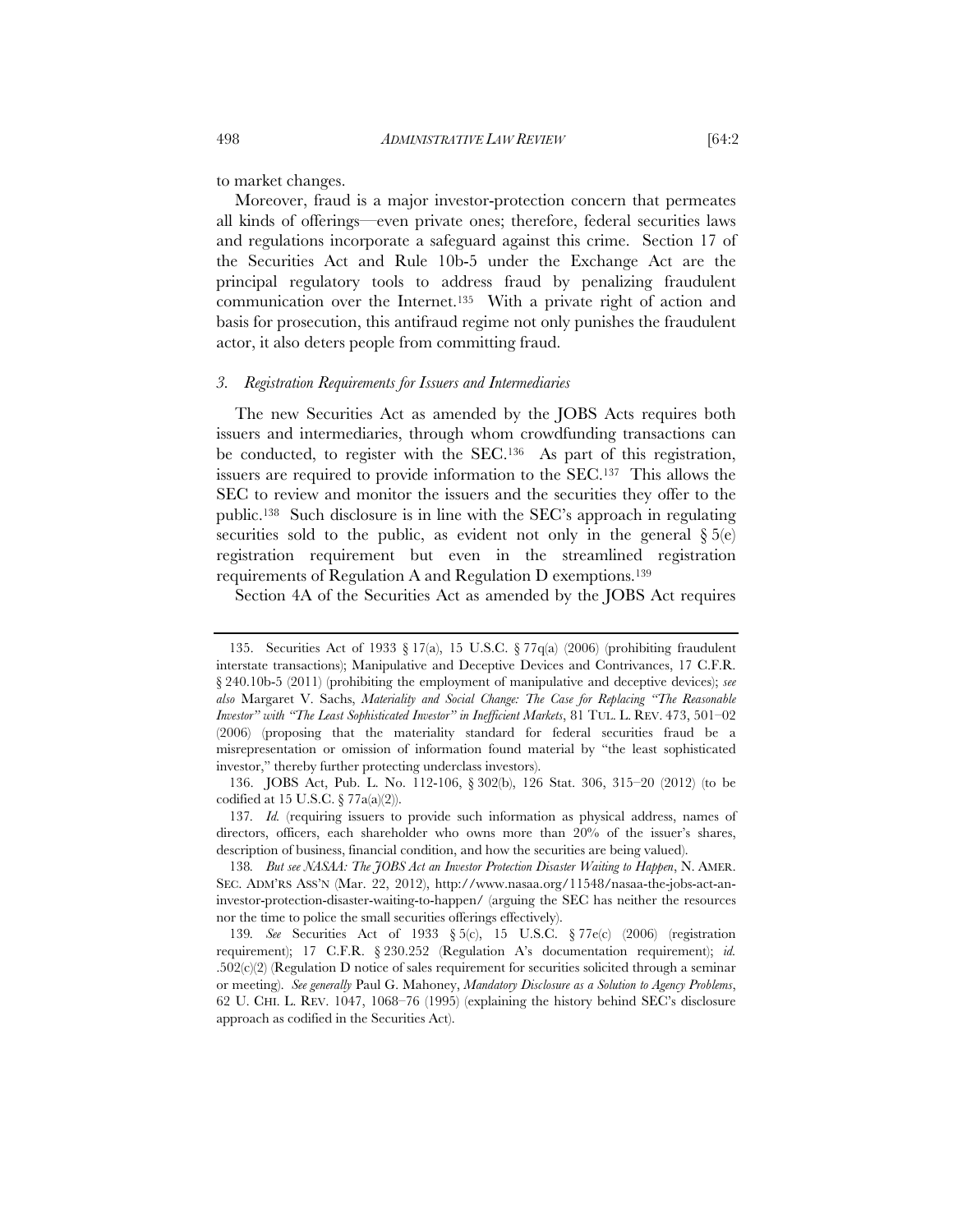intermediaries for crowdfunding securities to register with both the SEC and an applicable SRO as either a broker or a crowdfunding portal.<sup>140</sup> While the immense amount of information available on the Internet reinforces people's ability to make informed investment decisions, the flood of data could potentially lead to serious abuses by fraudulent actors who would take advantage of such easy access.141 Requiring intermediaries to register would further protect investors142 as it would pressure them to verify the issuers and oversee online forums where investors share and discuss information about the business ventures. Requiring these securities to be offered through registered crowdfunding portals could also enhance investor confidence in the crowdfunding market.<sup>143</sup>

#### *4. Self-Regulatory Organization for Crowdfunding Portals*

In addition to registering with the SEC, intermediaries are required to register with an applicable SRO.144 This additional set of eyes on activities in the new crowdfunding industry helps to further protect investors. SROs typically establish codes of ethics and rules that apply to members of the industry that they regulate, violations of which are disciplined.145 These SEC codes and rules address the concerns about fraudulent actors that may emerge in the market.

Congress did not specify in the JOBS Act whether there should be a new SRO or whether crowdfunding portals can register with any existing SRO, such as the Financial Industry Regulatory Authority (FINRA), which

 <sup>140.</sup> JOBS Act § 201 (to be codified at 15 U.S.C. § 77d(b)).

<sup>141</sup>*. See* D'Alimonte, Carty & Finkelstein, *supra* note 92, at 66–67.

<sup>142</sup>*. See Hearings*, *supra* note 6, at 40–43 (prepared statement of Jeff Lynn, CEO, Seedrs) (arguing that investors will hesitate to use platforms that lack some sort of regulatory "seal of approval," and that such platforms will be most effective if the investors are involved in executing the investment transactions and in managing the post-completion investment); *id.* at 75 (prepared statement of Mercer E. Bullard, Associate Professor of Law, The University of Mississippi) (asserting that as a repeat player, an intermediary would incur relatively low fixed costs in complying with a crowdfunding rule exemption that would otherwise be overly burdensome for the issuers).

<sup>143</sup>*. See id.* at 75–76 (prepared statement of Mercer E. Bullard, Associate Professor of Law, The University of Mississippi).

 <sup>144.</sup> JOBS Act § 302(b) (to be codified at 15 U.S.C. § 77a(a)(2)).

<sup>145</sup>*. See, e.g.*, *FINRA Manual: FINRA Rules: 2000. Duties and Conflicts*, FIN. INDUS. REGULATORY AUTH., (2008), http://finra.complinet.com/en/display\_main.html?rbid=24- 3&element\_id=5502 (last visited May 14, 2012) (regulating the duties of broker firms and associated persons); *Ethics & Independence*, PUB. CO. ACCOUNTING OVERSIGHT BD., http://pcaobus.org/Standards/EI/Pages/default.aspx (last visited May 14, 2012) (listing rules for public accounting firms that have been approved by the SEC); *see also* 15 U.S.C. § 78o-3(b)(7) (requiring registered securities associations to discipline their members by such measures as expulsion, fine, censure, or bar).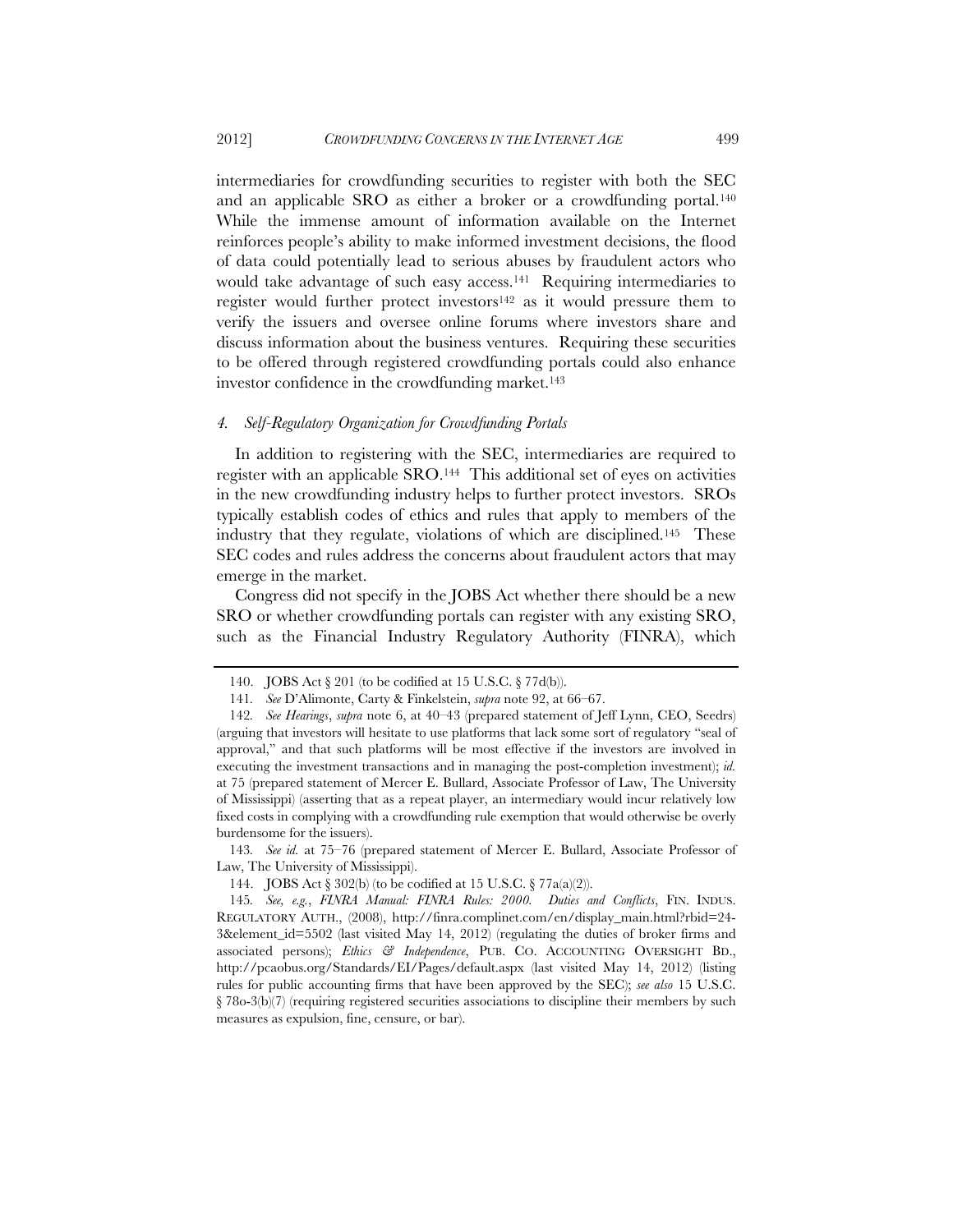regulates securities firms and brokers to protect investors.146 The JOBS Act requires crowdfunding portals to be members of a securities association before they facilitate a transaction or solicit the purchase or sale of any security.147 Whichever SRO a crowdfunding portal registers with, one important underlying fact remains: another body is monitoring and regulating the portal. The shared regulatory role between an SRO and the SEC for crowdfunding is important in two respects.

First, SROs can effectively complement the SEC in regulating the market and the industry's players due to the flexibility of SROs compared to government agencies, the expertise of SRO members, and the inherent incentives of SROs.148 Because SROs are not government agencies, they are not subject to the direct monitoring of Congress, constitutional constraints,149 or the extensive rules of the Administrative Procedure Act.150

 149. Courts may still subject SROs to the same constitutional constraints that apply to government agencies if they find that the SRO is essentially acting as the state. *See, e.g.*, Lebron v. Nat'l R.R. Passenger Corp., 513 U.S. 374 (1995) (finding that Amtrak is part of the government for purposes of the First Amendment); *see also* Karmel, *supra* note 148, at 155–59 (describing the two doctrines—public entity doctrine and state action doctrine—that underlie the determination of whether the Constitution should apply to private entities).

 150. Rules issued by SROs must still obtain SEC approval. 15 U.S.C. § 78s(b) (delineating the SEC approval process for SROs' proposed rules). The rulemaking process of SROs in the securities industry also resembles the process mandated by the Administrative Procedure Act applying to government agencies. *Compare* 15 U.S.C. § 78s(b) (requiring the SEC to notify the public about SROs' proposed rules and allow the public to submit comments), *and Financial Industry Regulatory Authority (FINRA) Rulemaking*, SEC. & EXCH. COMM'N, http://www.sec.gov/rules/sro/finra.shtml (last visited May 14, 2012) (inviting public comments on FINRA's proposed rules), *with* 5 U.S.C. § 553(c) (2006) (requiring agencies to give notice to the public about their proposed rules and an opportunity to participate in the rulemaking process by submitting comments).

<sup>146</sup>*. See* FIN. INDUS. REGULATORY AUTH., GET TO KNOW US 2–3 (2011) (listing the Financial Industry Regulatory Authority's duties, such as enforcing industry rules and federal securities laws, reviewing communications from broker firms to investors, and monitoring markets). Any self-regulatory organization (SRO)—existing or soon-to-beformed—in the securities industry must comply with the Exchange Act, which governs registered securities associations as one form of SRO. *See* 15 U.S.C. § 78c(a)(26) (defining *self-regulatory organization* as any national securities exchange, registered securities association, or registered clearing agency); *id.* 78o–3 (regulating registered securities association).

 <sup>147.</sup> JOBS Act § 304(a) (to be codified in 15 U.S.C. § 78c(h)(1)–(2)).

<sup>148</sup>*. See* Roberta S. Karmel, *Should Securities Industry Self-Regulatory Organizations Be Considered Government Agencies?*, 14 STAN. J.L. BUS. & FIN. 151, 197 (2008) (explaining that one of SROs' advantages over government agencies is that they can issue rules that are more realistic than government regulations). *See generally* Saule T. Omarova, *Rethinking the Future of Self-Regulation in the Financial Industry*, 35 BROOK. J. INT'L L. 665 (2010) (discussing the various advantages that SROs have over government agencies in regulating the financial industry); J.W. Verret, *Dr. Jones and the Raiders of Lost Capital: Hedge Fund Regulation, Part II, A Self-Regulation Proposal*, 32 DEL. J. CORP. L. 799, 817–20 (2007) (same).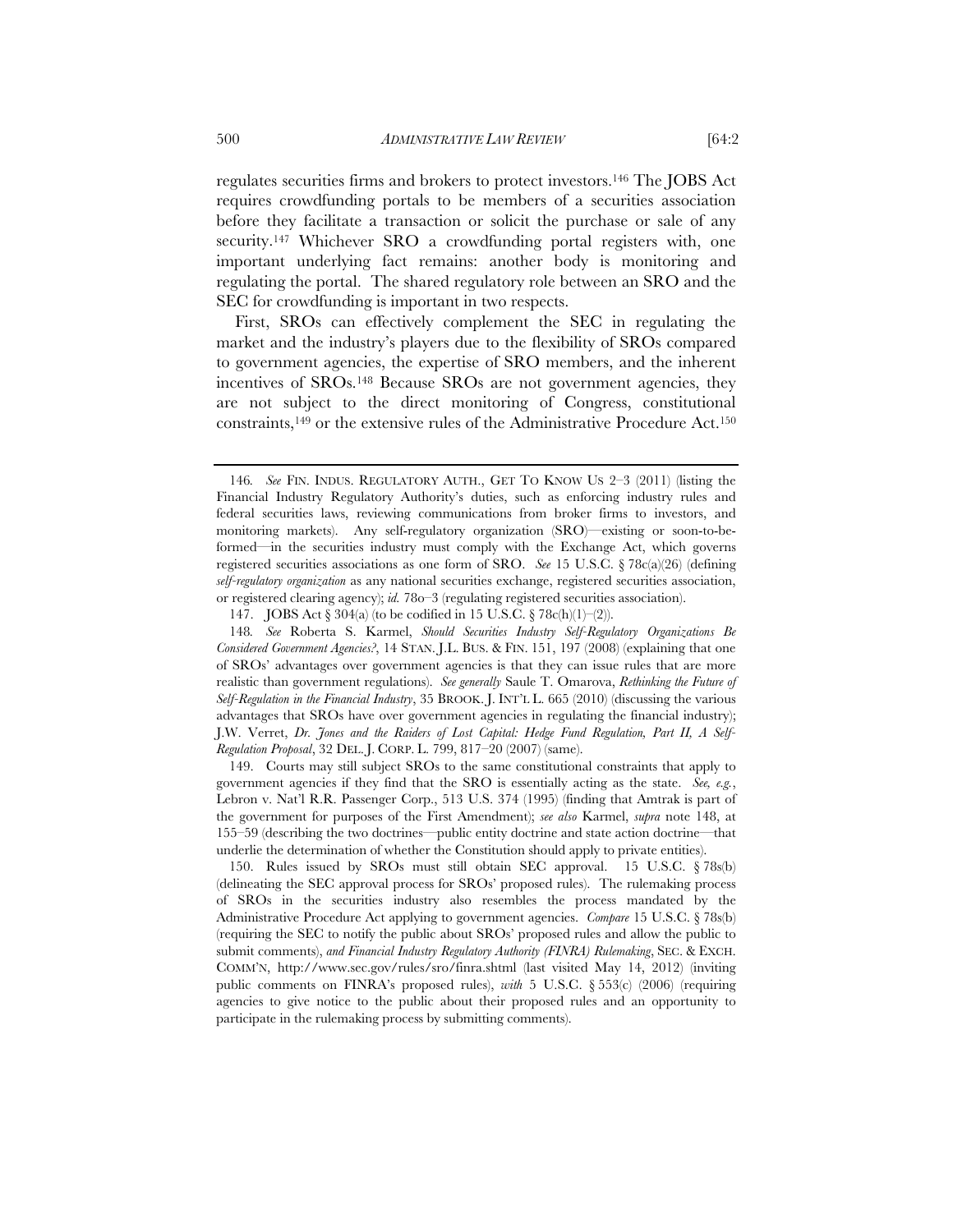In addition, because the regulating members of the SROs are players in the industry, they have the ability to be among the first to access information crucial to properly regulating the rapidly evolving securities market.151 SROs will also be quicker and more efficient in responding to the market by issuing rules and disciplining bad actors because they are relatively free from bureaucratic constraints, unlike government agencies.

Additionally, SROs have a strong incentive to regulate their respective industries because as members they have a vested interest in maintaining the credibility of the industry to which they belong. Bad actors undermine the industry, which causes potential investors to lose confidence in the market and could destroy the market entirely.152 Consequently, the industry would deteriorate along with the market. This domino effect motivates SROs to function efficiently—possibly even more efficiently than their government agency counterparts.

In these early stages of developing the crowdfunding industry, governing members of the relevant SRO may be even more zealous in regulating and monitoring the industry players, particularly with the looming skepticism that has dominated much of the discussion around crowdfunding.153 Additionally, this incentive to protect the industry by regulating itself is balanced by both the SEC's direct supervision as well as the representation of issuers and investors in the SROs' governing bodies.154

Second, the shared role between an SRO and the SEC with regard to crowdfunding is particularly important given the substantial overhaul of

<sup>151</sup>*. See* Omarova, *supra* note 148, at 669–70 (arguing that the industry has superior ability to assess market information and monitor and regulate business operations on a global basis); Verret, *supra* note 148, at 817–20 (comparing the government with SROs in their respective capacities to efficiently regulate).

<sup>152</sup>*. See* Omarova, *supra* note 148, at 674 (describing the views of SRO proponents who argue that SROs enhance a sense of ownership and participation in the rulemaking process); *cf.* Verret, *supra* note 148, at 816–17 (identifying that SROs have an interest in protecting the market from instability caused by deviant behaviors of investment managers).

<sup>153</sup>*. See, e.g.*, *The Jobs Act Fails Investors and Entrepreneurs*, N. AM. SEC. ADM'RS ASS'N (Apr. 5, 2012), http://www.nasaa.org/12092/the-jobs-act-fails-investors-and-entrepreneurs/ (quoting the Chairman of NASAA's Committee on Federal Legislation, Steve Irwin, who criticized the crowdfunding exemption as very risky, as it exposes "unsophisticated, gullible, and vulnerable" investors to fraudulent actors).

<sup>154</sup>*. See* Securities Exchange Act of 1934 § 15A(b)(4), 15 U.S.C. § 78o-3(b)(4) (requiring the national securities association to have one or more directors who represent issuers and investors and are not associated with a member of the association, broker, or dealer); Paul R. Verkuil, *Privatizing Due Process*, 57 ADMIN. L. REV. 963, 997–98 (2005) (characterizing SROs in the securities industry, unlike those in other fields, as essentially an arm of the government). *But see* Karmel, *supra* note 148, at 197 (arguing the SEC or Congress should refrain from interfering too much with the SROs so they can effectively respond to the needs and concerns of the securities industry).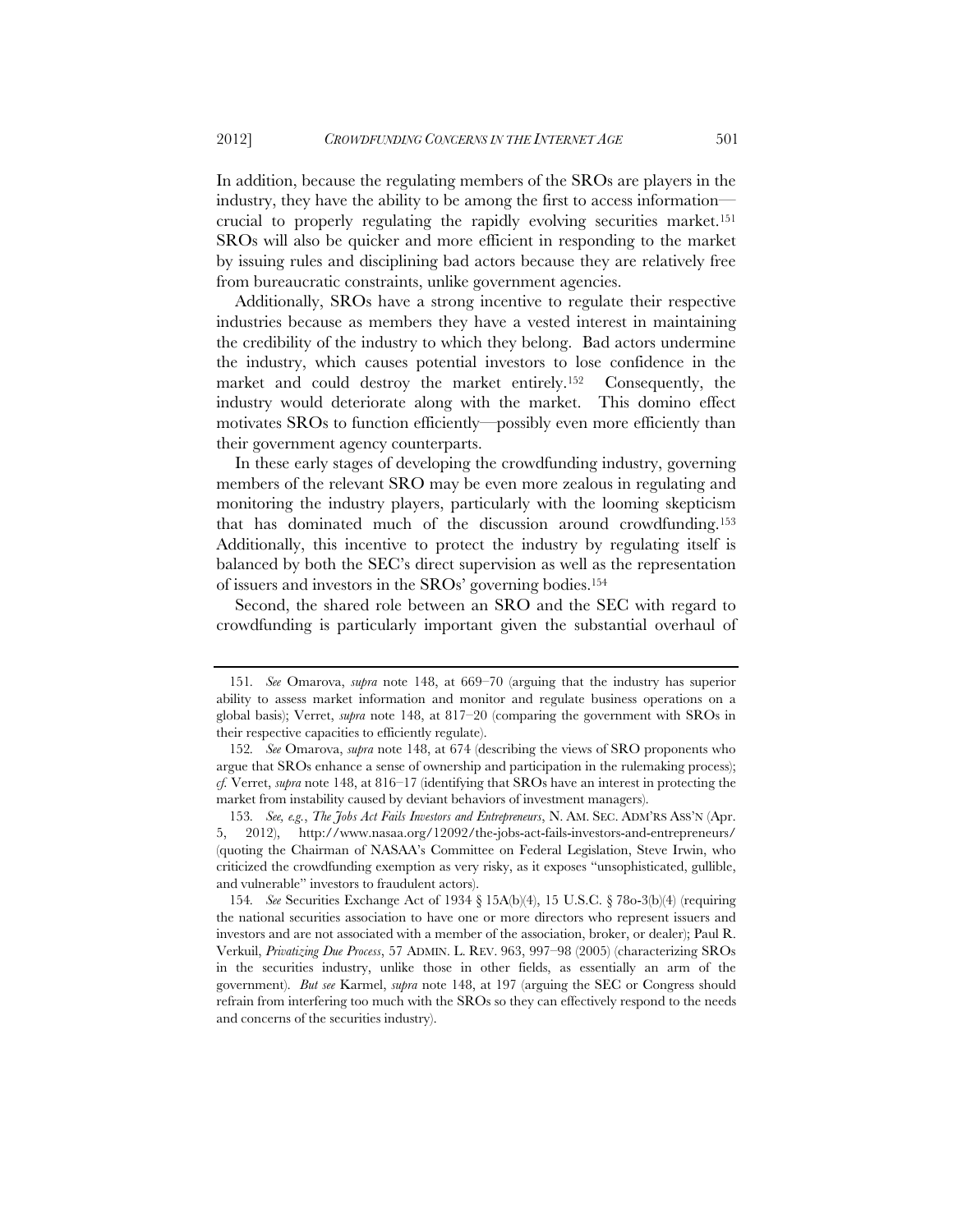securities laws in the past two years and the budget restraints of the main government agency responsible for both creating and enforcing the rules. The Dodd–Frank Act contains ninety provisions that require rulemaking by the SEC,155 a long process that ends with SEC rules being potentially invalidated by courts.156 Though SROs in the securities industry are not government agencies, the Exchange Act governs the structure and rulemaking of  $SROs<sup>157</sup>$  and places them under the direct supervision of the SEC. Particularly with regard to the SEC's function in preventing fraud, an SRO for crowdfunding could be more efficient in monitoring fraud, as the governing members are from the industry and have first-hand knowledge of what is happening in the field.158

# V. IMPLICATION OF CROWDFUNDING PROVISIONS IN THE JOBS ACT ON OTHER EXEMPTIONS

After concluding that concerns regarding crowdfunding are unfounded given the various characteristics of today's Internet age and statutory safeguards in the securities laws, it is also important to analyze one significant implication of the new crowdfunding laws. The exemption for crowdfunding, which in effect allows general solicitation for small issue

<sup>155</sup>*. See supra* note 2 and accompanying text; *see also* Sarah N. Lynch, *SEC Chairman Pitches Budget Boost to Congress*, REUTERS (Mar. 6, 2012, 10:16 AM), http://www.reuters.com/ article/2012/03/06/us-sec-budget-idUSTRE8250VG20120306 (reporting that the SEC chairman, Mary Schapiro, requested an 18.5% budget increase to carry out the new responsibilities under the Dodd–Frank Act); Charles Riley, *Broken Budget Process Hurts Wall Street Reform*, CNNMONEY (Feb. 10, 2012, 5:07 AM) http://money.cnn.com/2012/02/ 10/news/economy/cftc\_sec\_budget/index.htm (reporting that according to the SEC, the trading volume in the securities markets has more than doubled over the past decade, while the number of staff monitoring and regulating the markets has not changed since 2005).

<sup>156</sup>*. See, e.g.*, Bus. Roundtable v. SEC, 647 F.3d 1144, 1149–51 (D.C. Cir. 2011) (striking down the SEC's proxy access rule, which was issued pursuant to the Dodd–Frank Act, for failing to meet stringent economic analysis based on available empirical data).

 <sup>157.</sup> Securities Exchange Act of 1934 § 15A, 15 U.S.C. § 78o–3(a) (requiring associations of brokers and dealers to register with the SEC as a national securities association); *id.* § 78o-3(b) (listing requirements for SROs, such as issuing rules designed to prevent fraud, disciplining members for violating securities laws and regulations, and assuring a fair representation of its members in the SRO's board of directors); *id.* § 78s(b) (regulating SROs' rulemaking process).

<sup>158</sup>*. See* 15 U.S.C. § 78o–3(b)(6) (requiring an SRO to design rules that would prevent fraud), *id.* § 78o-3(b)(7) (permitting an SRO to discipline its members for violating the Exchange Act, its regulations, or the SRO's rules). *Compare* Karmel, *supra* note 148, at 197 (explaining that SROs can hire experts to be their employees and higher salaries can be financed by assessments on the securities industry), *with* Lynch, *supra* note 155 (reporting that the SEC Chairman, Mary Schapiro, asked Congress to raise the budget for the SEC to improve outdated technologies and hire experts), *and* Riley, *supra* note 155 (predicting that Congress will reject additional funding and instead decrease the budget).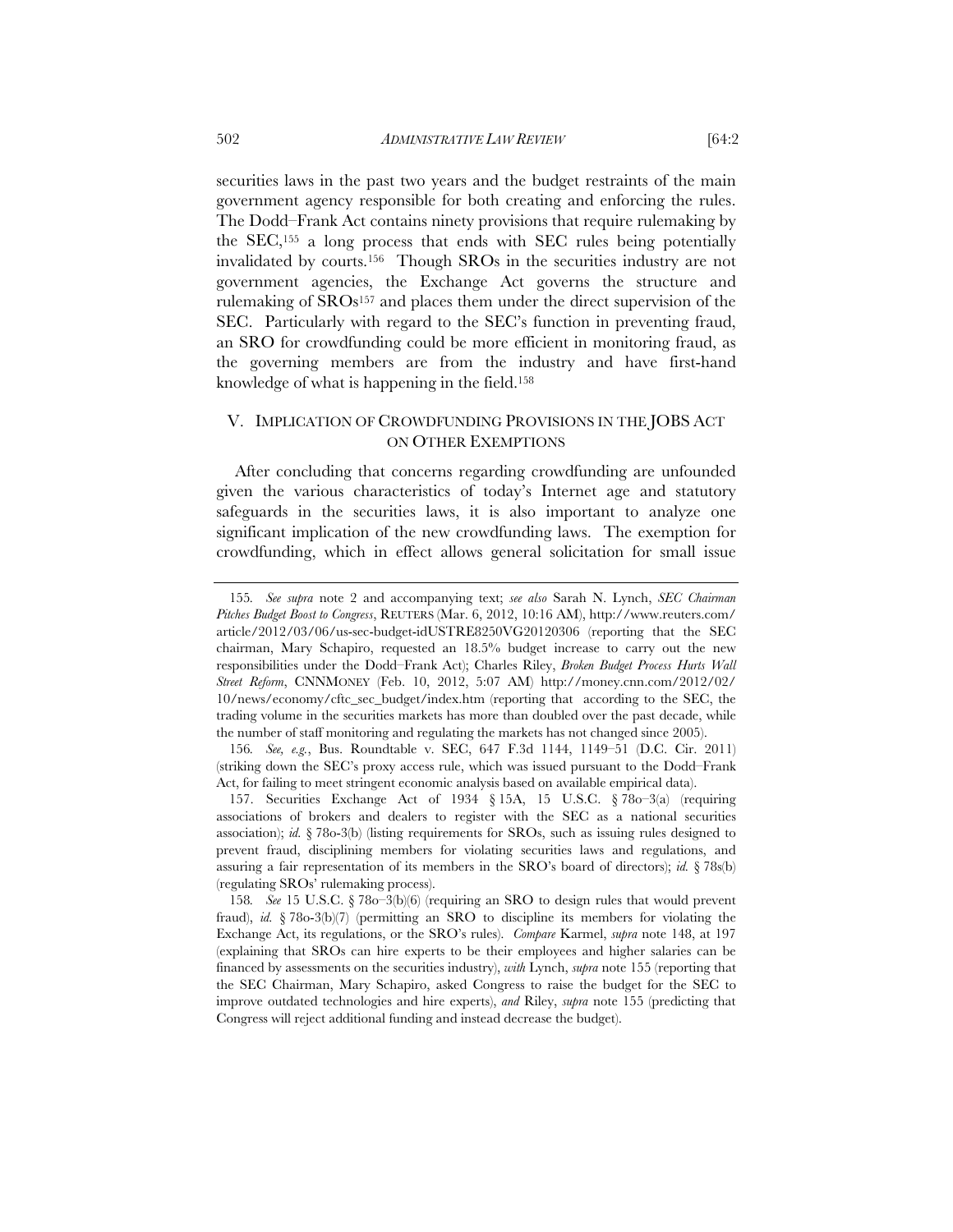offerings, could and should prompt the SEC to reevaluate the unaltered ban on general solicitation for other exemptions. This reassessment would be in line with the recent executive order that instructs government agencies to reevaluate existing rules and regulations.159 Additionally, as crowdfunding offerings are covered securities and therefore do not have to be registered with states, the crowdfunding exemption could cause the other exemptions, particularly Rule 504 and 505, to become idle or even obsolete.

The same implication may be felt most by states' securities regulators given that Rule 504 and 505 offerings are the only remaining registration exemptions they still have jurisdiction over.160 Although the presidential order does not extend to state agencies, state securities regulators may also want to reevaluate the ban on general solicitation for Rule 504 and 505 offerings based on the discussions above regarding the obsolete rationale behind this ban.161

Before the entrance of the crowdfunding exemption, Rule 504 and 505 were rarely used, as businesses used Rule 506 more.162 78.6% of Regulation D offerings of \$1 million or less were offered under Rule 506, which is the offering size Rule 504 was intended for, while only 14.3% of those were offered under Rule 504.163 91.9% of Regulation D offerings between \$1 million and \$5 million, which is the range of offering size Rule 505 was designed to serve, were offered under Rule 506, with only 3.9% of these offerings made using Rule 505.164

Some argue that the reason behind the popularity of Rule 506 offerings over Rule 504 and 505 is that the securities of the former are covered

 <sup>159.</sup> Exec. Order No. 13,563 § 1(b), 76 Fed. Reg. 3821, 3821 (Jan. 21, 2011).

<sup>160</sup>*. Compare* Rutheford B. Campbell, Jr., *The Wreck of Regulation D: The Unintended (and Bad) Outcomes for the SEC's Crown Jewel Exemptions*, 66 BUS. LAW. 919, 940–42 (2011) (arguing that state authority over all Regulation D offerings must be removed in order to restore the intended use of such offerings for small business capital formation), *with* Jennifer J. Johnson, *Private Placements: A Regulatory Black Hole*, 35 DEL. J. CORP. L. 151, 188–97 (2010) (proposing a return to state supervision of Rule 506 private placements to enhance capital formation and protect investors), and *NASAA: The JOBS Act an Investor Protection Disaster Waiting to Happen*, N. AM. SEC. ADMR'S ASS'N (Mar. 22, 2012), http://www.nasaa.org/11548/nasaa-the-jobs-actan-investor-protection-disaster-waiting-to-happen/ (criticizing the preemption of states from reviewing crowdfunding offerings that, given the foreseeable lack of scrutiny by the SEC, would result in many fraudulent transactions).

<sup>161</sup>*. See supra* Part IV.A.

<sup>162</sup>*. See* 17 C.F.R. § 230.504(b)(2) (2011) (limiting the size of securities sold to \$1 million), *id.* § 230.505(b)(2)(i) (limiting the size of the securities sold to \$5 million); *id.* § 230.506 (providing no limit on the size of the offering).

 <sup>163.</sup> Campbell, *supra* note 160, at 928.

<sup>164</sup>*. Id.*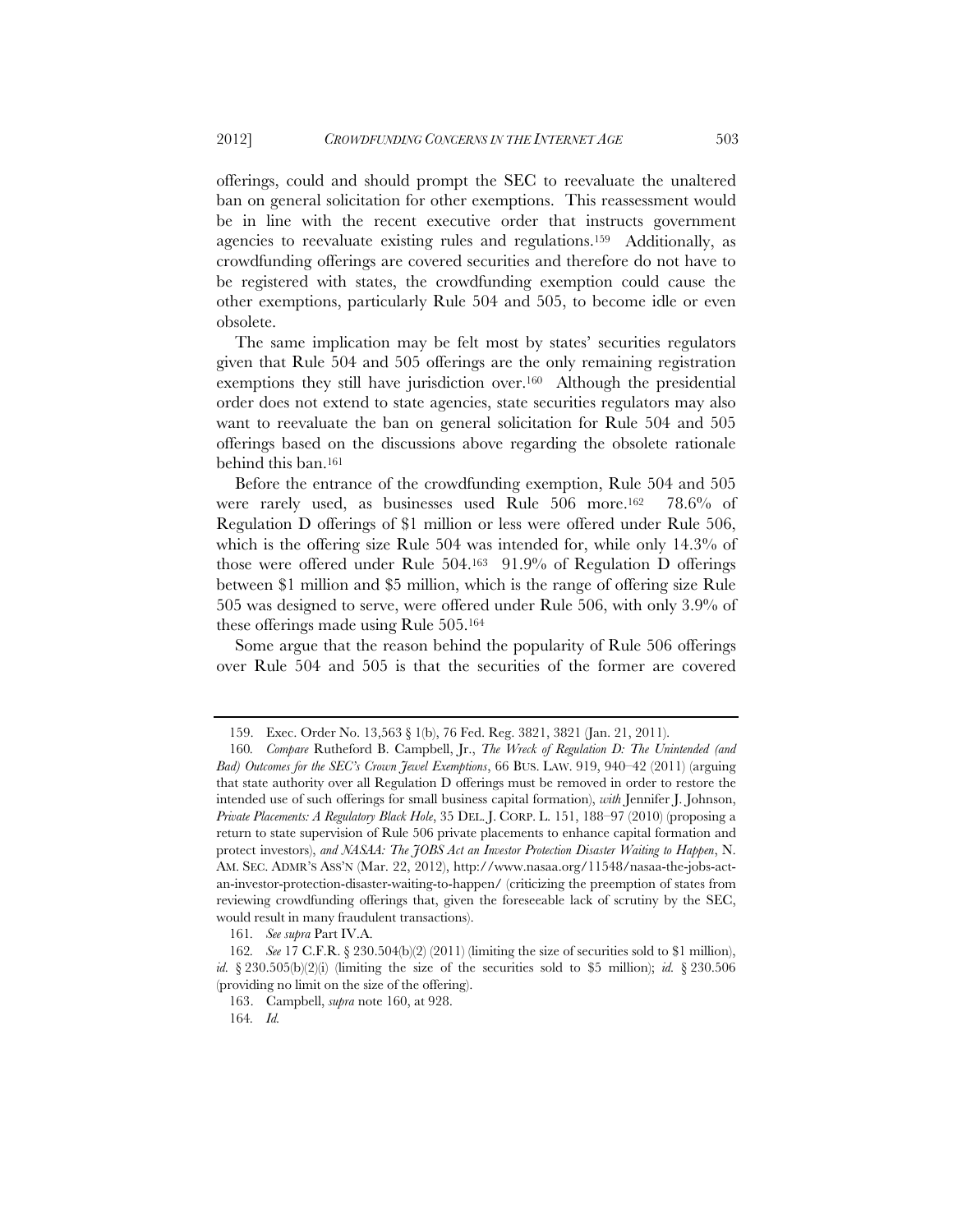securities while those of the latter are not.<sup>165</sup> Even though Rule 504 does not require issuers to disclose financial or other information to the purchasers and has no limitation on the number of purchasers, issuers still elect to offer securities under Rule 506 instead.166 This is so even though Rule 506 has many criteria, such as requiring that the purchasers have knowledge and experience in financial and business matters, that they meet the criteria to qualify as an accredited investor, and that their total number does not exceed thirty-five.167 However, despite the requirements, Rule 506 issuers need only register with the SEC and do not need to register with any state agency, unlike Rule 504 and 505 issuers whose securities are not included in the list of covered securities.

With a crowdfunding exemption now in place, Rule 504 and 505 exemptions will further dissipate in use. Not only can crowdfunding securities be offered to a larger pool of investors,<sup>168</sup> many of whom were previously unable to invest, but they must only be registered with a single agency as opposed to multiple agencies across the nation.169 If Congress has gone so far with the JOBS Act as to allow crowdfunding and even lifted

<sup>165</sup>*. See* Securities Act of 1933 § 13(a), 15 U.S.C. § 77r(a) (2006) ("[N]o law, rule, regulation, or order, or other administrative action of any State . . . requiring, or with respect to, registration or qualification of securities . . . shall directly or indirectly apply to a security that (A) is a covered security . . . ."); *id.*  $\S 13(b)(4)(D)$  (including as covered securities those securities sold pursuant to Section  $4(2)$  of the Securities Act); 17 C.F.R. § 230.506(a) (basing Rule 506 offerings on § 4(2) of the Securities Act); Campbell, *supra* note 160, at 932– 33. Peculiarly, the JOBS Act frees Rule 506 offerings from the restriction on general solicitation, while preserving the ban for Rules  $504$  and  $505$  offerings. JOBS Act  $\S 201$ , Pub. L. No. 112-106, 126 Stat. 306 (2012) (to be codified at 15 U.S.C. § 77d(b)) (exempting Rule 506 offerings from the ban on general solicitation).

<sup>166</sup>*. See* 17 C.F.R. § 230.502(b) (requiring issuers selling securities under Rules 505 or 506 to any purchaser who is not an accredited investor to provide such information as an audited balance sheet, marketing arrangements, and risk factors).

<sup>167</sup>*. See* 17 C.F.R. § 230.506(b)(2) (listing the criteria for purchasers of Rule 506 securities), *id.*  $\S 230.501(e)(1)(iv)$  (excluding accredited investor from the calculation of number of purchasers for purposes of Rules 505 and 506), *id.* § 230.501(a) (defining accredited investor).

 <sup>168.</sup> Because Rule 504 and 505 securities cannot be solicited to people with whom there is no preexisting relationship—as a consequence of the ban on general solicitation—the sale of securities is in effect restricted to family and friends of the issuers. *See supra* notes. 59–68 and accompanying text. Conversely, with no such limitation on the manner of crowdfunding offerings, crowdfunding issuers can sell their securities not only to their family and friends, but also to the general public.

 <sup>169.</sup> Rule 504 and 505 issuers must register their securities with the relevant state agencies, unless the securities or offerings are exempt in the respective states. Such state securities laws are commonly referred to as "blue sky laws." *See* Paul G. Mahoney, *The Origins of the Blue-Sky Laws: A Test of Competing Hypotheses*, 46 J.L. & ECON. 229, 229 (2003) (tracing the history behind blue sky laws).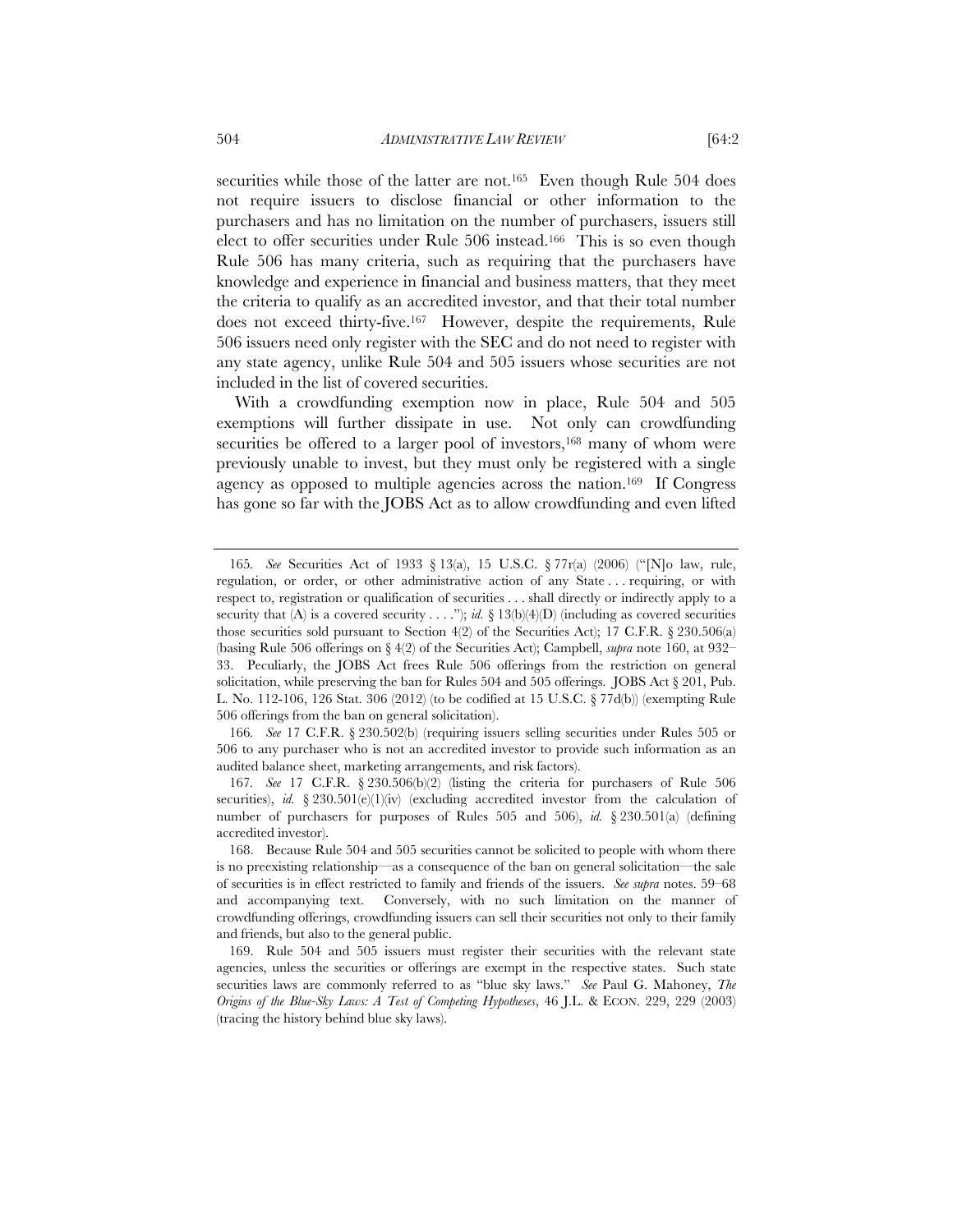the ban on general solicitation for Rule 506 nonpublic offerings,170 then the Rule 502(c) prohibition on general solicitation for the remaining exemptions should also be removed. Even prior to the JOBS Act, many scholars had already questioned the need for the ban.171

As the President has recently instructed government agencies to conduct a retrospective analysis of rules that may be outmoded and modify them,<sup>172</sup> the SEC should reevaluate the general solicitation provision in Rule 502(c) that still applies to Rule 504 and 505 offerings. The ban availability in the Securities Act was already in question when the crowdfunding exemption was introduced in the JOBS Act.173 Although some attribute the idleness of Rule 504 and 505 to the fact that the Rules are not covered securities, the ban on general solicitation may also be part of the reason. Unless the SEC removes the ban on general solicitation for these exemptions, crowdfunding offerings may dominate the small business offerings market, making Rule 504 and 505 superfluous.

#### **CONCLUSION**

In light of growing concerns about the stagnant economy and the state of small businesses, the public celebrated the passing of the JOBS Act. Under its theme of capital formation, the Act recognizes the popularity and effectiveness of crowdfunding as a viable financing model by exempting it from registration requirements with the SEC. As with every novel idea, it does not come as a surprise that many are concerned about this new model. Much of this concern is shadowed by the penny-stock fraud incidents in the 1990s that traumatized people in the securities industry and led to Regulation D's ban on general solicitation.

However, these worries about investor protection are unfounded in light of the characteristics of the public and the tools available in this Internet age. The democratization of access to information—facilitated by the Internet—levels the playing field between issuers and prospective investors. In addition, the JOBS Act puts in place sufficient safeguards to remove concerns about investor protection. The *de minimis* amounts of securities and individual investments permitted mitigate an extensive negative impact on either an individual's or the nation's economic condition. Though

<sup>170.</sup> JOBS Act  $\S 201(a)(1)$  (to be codified at 15 U.S.C.  $\S 77d(b)$ ) (mandating that the SEC revise Rule 506 by exempting it from the ban on general solicitation so long as the purchasers of Rule 506 securities are accredited investors).

<sup>171</sup>*. See, e.g.*, C. Steven Bradford, *The Cost of Regulatory Exemptions*, 72 UMKC L. REV. 857 (2004); Daugherty, *supra* note 59; Sjostrom, *supra* note 62.

 <sup>172.</sup> Exec. Order No. 13,563 § 6(a), 76 Fed. Reg. 3821, 3822 (Jan. 21, 2011).

<sup>173</sup>*. See supra* note 171 and accompanying text.